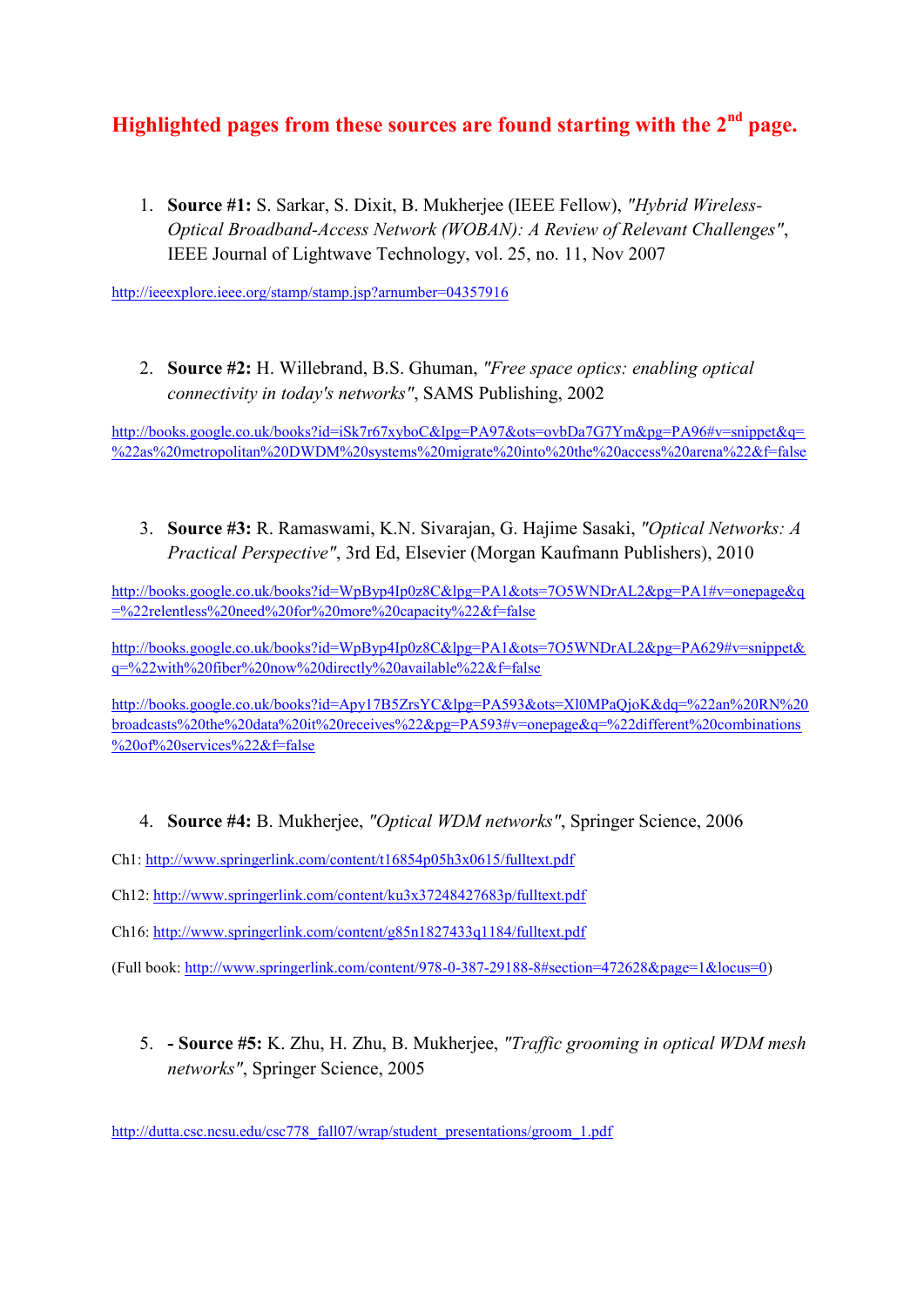# Hybrid Wireless-Optical Broadband-Access Network (WOBAN): A Review of Relevant Challenges

Suman Sarkar, *Student Member, IEEE*, Sudhir Dixit, *Senior Member, IEEE*, and Biswanath Mukherjee, *Fellow, IEEE*

# **Source #1**

٦

*(Invited Paper)*

*Abstract***—The hybrid wireless-optical broadband-access network (WOBAN) is a promising architecture for future access networks. Recently, the wireless part of WOBAN has been gaining increasing attention, and early versions are being deployed as municipal access solutions to eliminate the wired drop to every wireless router at customer premises. This architecture saves on network deployment cost because the fiber need not penetrate each end-user, and it extends the reach of emerging optical-access solutions, such as passive optical networks. This paper first presents an architecture and a vision for the WOBAN and articulates why the combination of wireless and optical presents a compelling solution that optimizes the best of both worlds. While this discussion briefly touches upon the business drivers, the main arguments are based on technical and deployment considerations. Consequently, the rest of this paper reviews a variety of relevant research challenges, namely, network setup, network connectivity, and fault-tolerant behavior of the WOBAN. In the network setup, we review the design of a WOBAN where the back end is a wired optical network, the front end is managed by a wireless connectivity, and, in between, the tail ends of the optical part [known as optical network unit (ONU)] communicate directly with wireless base stations (known as "gateway routers"). We outline algorithms to optimize the placement of ONUs in a WOBAN and report on a survey that we conducted on the distribution and types of wireless routers in the Wildhorse residential neighborhood of North Davis, CA. Then, we examine the WOBAN's routing properties (network connectivity), discuss the pros and cons of various routing algorithms, and summarize the idea behind fault-tolerant design of such hybrid networks.**

*Index Terms***—Architecture, broadband access, fault tolerance, optical network, routing, wireless network.**

#### I. INTRODUCTION

**T**HE DOMINANT broadband-access network that is emerging from today's research and development activities is a point-to-multipoint (P2MP) optical network known HE DOMINANT broadband-access network that is emerging from today's research and development activas passive optical network (PON). The basic configuration of a PON connects the telecom central office (CO) to businesses

Manuscript received February 15, 2007; revised May 10, 2007.

S. Sarkar and B. Mukherjee are with the Department of Computer Science, University of California, Davis, CA 95616 USA (e-mail: sarkar@cs.ucdavis. edu; mukherje@cs.ucdavis.edu).

S. Dixit is with the Nokia Siemens Networks, Mountain View, CA 94043 USA (e-mail: sudhir.dixit@nsn.com).

Color versions of one or more of the figures in this paper are available online at http://ieeexplore.ieee.org.

Digital Object Identifier 10.1109/JLT.2007.906804

and residential users by using one wavelength channel in the downstream direction [from optical line terminal (OLT) at CO to optical network units (ONUs)] and another wavelength channel in the upstream direction [from ONUs to OLT]. A PON does not have any active element in the signal's path from source to destination; hence, it is robust. The only interior elements used in such a network are passive combiners, couplers, and splitters.

A PON provides much higher bandwidth for data applications [than current solutions] such as digital subscriber line (DSL) and cable modem (CM)], as well as deeper fiber penetration. Based on current standards, a PON can cover a maximum distance of 20 km from the OLT to the ONU. While fiber-tothe-building, fiber-to-the-home (FTTH), or even fiber-to-the-PC solutions have the ultimate goal of fiber reaching all the way to end-user premises, fiber-to-the-curb may be a more economical deployment scenario today [1], [2].

The traditional single-wavelength PON (also known as the time-division-multiplexed PON or TDM-PON) combines the high capacity of optical fiber with the low installation and maintenance cost of a passive infrastructure. The optical carrier (OC) is shared by means of a passive splitter among all the users, so the PON topology is a tree, as in most other distribution networks, e.g., those for power, voice, video, etc. As a consequence, the number of ONUs is limited by the splitting loss and by the bit rate of the transceivers in the OLT and in the ONUs. Current specifications allow for 16 ONUs at a maximum distance of 20 km from the OLT and 32 ONUs at a maximum distance of 10 km from the OLT.

The per-user cost of such a network can be low as the bandwidth (typically up to 1 Gb/s in current practice and expected to increase to 10 Gb/s in the future) is shared among all the end users, but, as end users demand more bandwidth, the need to upgrade the existing PON architectures [viz., Ethernet PON (EPON), Broadband PON (BPON, based on ATM), Gigabit PON (GPON), Generic Framing Procedure PON (GFP-PON), etc.] to Wavelength-Division-Multiplexed PON (WDM-PON) is essential. A WDM-PON solution provides excellent scalability because it can support multiple wavelengths over the same fiber infrastructure, it is inherently transparent to the channel bit rate, and, depending on its architecture, it may not suffer power-splitting losses (see [3] for a review of WDM-PON architectures).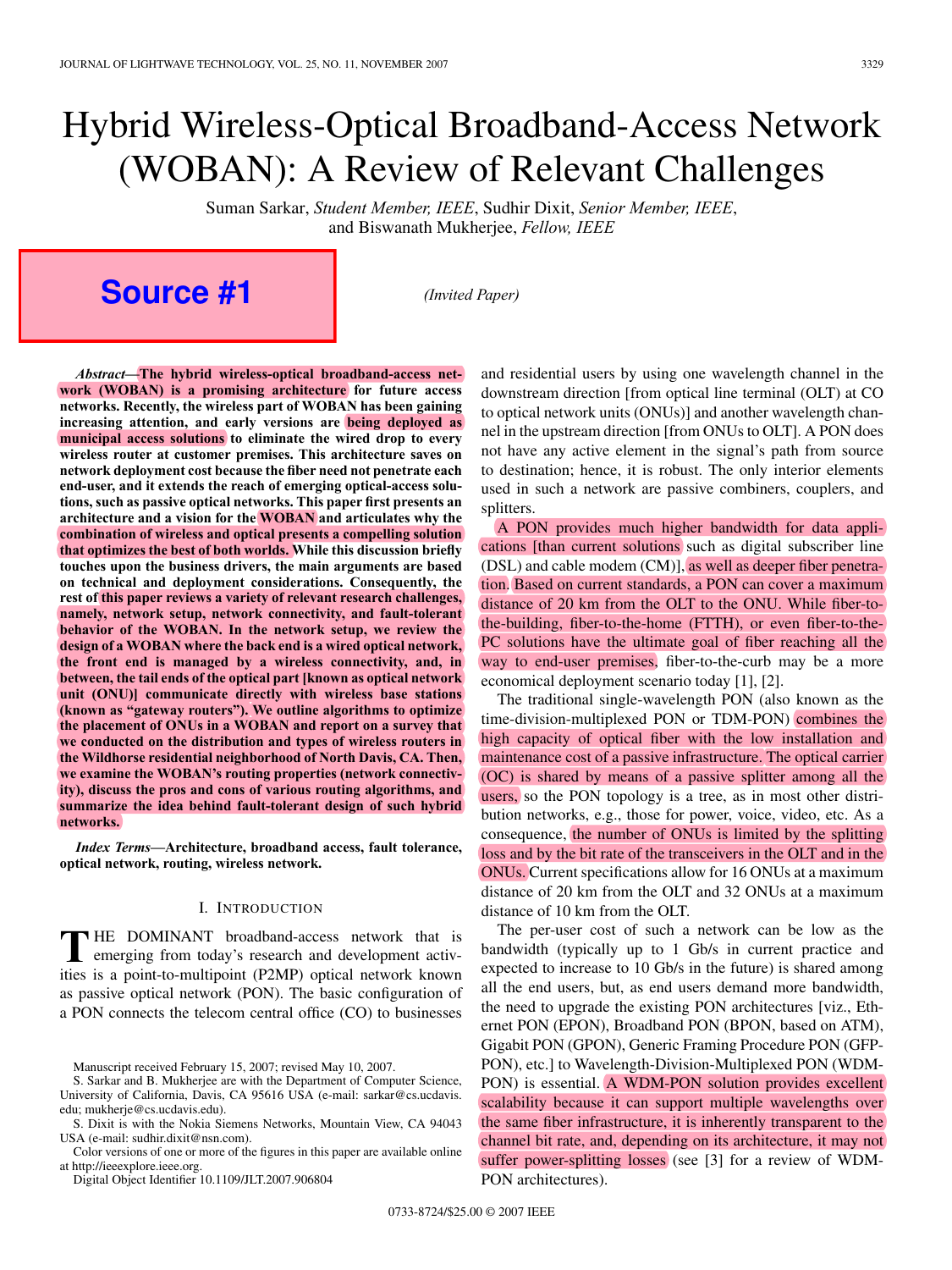The straightforward approach to build a WDM-PON is to employ a separate wavelength channel from the OLT to each ONU, both in the upstream and downstream directions. This approach creates a point-to-point (P2P) link between the OLT and each ONU, which differs from the P2MP topology of the traditional PON. In the WDM-PON, each ONU can operate at a rate up to the full bit rate of a wavelength channel. Moreover, different wavelengths may be operated at different bit rates, if necessary; hence, different types of services may be supported over the same network. This is clearly an advantage of WDM-PON over the traditional PON [4].

There are various industry efforts to build PON architecture for commercial deployment. In the United States, Verizon has introduced its "Fiber-to-the-Premises" architecture, called FiOS, to deliver high-speed voice and data services to the home. FiOS service consists of three consumer broadband speeds: up to 5 Mb/s downstream and up to 2 Mb/s upstream (5 Mb/s/ 2 Mb/s), 15 Mb/s/2 Mb/s, and 30 Mb/s/5 Mb/s. The FiOS network is migrating from current BPON to future GPON architecture, thus moving toward higher upstream/downstream speed and eliminating ATM [5]. Among other efforts, Novera Optics has launched TurboLIGHT, a dense-WDM fiber-to-the-X optical-access technology, which allows flexible multimodetransport capabilities at different bit rates (125 Mb/s–1.25 Gb/s) [6]. In Asia, a similar effort can be found in WE-PON, which has a combined architecture of WDM (from CO to WDM device) and TDM (from WDM device to ONU through splitters) with bit rates on the order of 100 Mb/s [7].

Another promising access solution is a wireless network. Recently, we have seen tremendous growth in the research and deployment of various wireless technologies. There are three major techniques that have been employed for wireless-access networks worldwide, viz., "Wireless Fidelity" (known as WiFi), "Worldwide Interoperability for Microwave Access" (known as WiMax), and "Cellular Network." These technologies have their own advantages and disadvantages.

WiFi is one of the most popular wireless technology (standards: IEEE 802.11a/b/g), and it is mainly used for wireless local-area networks. WiFi can operate in both the "Infrastructure" and "*Ad Hoc*" modes. In infrastructure mode, a central authority, known as access point, is required to manage the network. But, in *ad hoc* mode, the users are self-managed, and there is no concept of an administrator. WiFi technology can exploit the flexibility of "multihopping." WiFi offers low bit rate (max 54/11/54 Mb/s for 802.11a/b/g, respectively) and limited range (typically 100 m).

WiMax (standard: IEEE 802.16) is gaining rapid popularity. It is essentially a P2MP broadband wireless-access service. WiMax can be used efficiently for single-hop communication (for multihop, WiMax suffers from higher delay and lower throughput). It provides high bandwidth and uses less-crowded spectrum. Thus, WiMax is particularly suitable for wireless metropolitan-area networks because of its high bit rate and long range. It can support data rates up to 75 Mb/s in a range of 3–5 km and, typically, 20–30 Mb/s in longer ranges. Transmission over longer distances significantly reduces bit rates due to the fact that WiMax does not work efficiently for nonlineof-sight communications. WiMax base stations (BSs) can be

placed indoor (installed by customer) or outdoor (installed by network operator) to manage the wireless network. Recently, WiMax is being examined as an alternative for fixed-wired infrastructures, viz., DSL and CM, to deliver "last mile" broadband access to users.

Cellular technology is used for low-bit-rate applications (maximum of 2 Mb/s). A cellular network is mainly used to carry voice traffic and is unoptimized for data traffic. In addition, the data component of the cellular network, such as the high-speed downlink packet access and high-speed uplink packet access, jointly known as high-speed packet access (HSPA) in the third-generation (3G) evolution, can deliver a downstream bandwidth of up to 14 Mb/s and upstream bandwidth of 5 Mb/s. A more advanced version, namely, HSPA+, will offer a downlink speed of up to 40 Mb/s and up to 10 Mb/s in upstream direction. They use Federal Communications Commission regulated expensive spectrum (licensed band) with 3G, beyond-third-generation (B3G), and fourthgeneration (4G) standards. WiFi technology, on the other hand, uses the free industrial, scientific, and medical (ISM) band, while WiMax uses both licensed and ISM bands.

There are several industry efforts to build WiMax architecture for commercial deployment, and a few examples are stated as follows. In the U.S., Sprint Nextel holds the license in 2.5-GHz band to build a nationwide wireless-access network, which is expected to cover 100 million U.S. customers in 2008 [8]. Towerstream has deployed wireless networks, which have bit rates of tens of megabits per second, in several locations in the U.S. [9]. Among other regions, Intel WiMax trials have been launched in several locations in Europe and India in collaborations with local service providers [10].

The growing customer demands for bandwidth-intensive services (such as "Quad-play," which refers to voice, video, Internet, and wireless—all are delivered over IP whether on a fixed, mobile, or a hybrid access infrastructure to bring operational efficiencies and convenience to end-users) are accelerating the research efforts needed to design an efficient "last mile" access network in a cost-effective manner. Thus, the radio-onfiber (ROF) technology has gained momentum, where radio signals can be effectively carried over an existing optical-fiber infrastructure (saving "last mile" costs) by means of the "hybrid fiber radio" (HFR) enabling technology. Recent research works propose ROF-based technologies in millimeter-waveband [11], [12] and demonstrate integrated broadband services in a ROF downstream link [13]. HFR helps to reduce the design complexity at the remote antenna units (RAU) (consequently leading to cheap and simple RAUs), because up/down-conversion, multiplexing/demultiplexing, modulation/demodulation, etc. can be performed at a CO (also known as HFR head end). It is also possible to transmit multiple radio signals over the same fiber. The ROF-enabled access network may have different topologies, such as "optical star–radio P2P," "optical tree–radio star," "optical star–radio cellular," etc. Among various research efforts, Lin [14] proposes a dynamic wavelength-allocation scheme at the bursty traffic load for WDM fiber-radio ring access networks. Reference [15] demonstrates simultaneous wireline (600 MHz) and wireless (5.5 GHz) data transmission in a hybrid fiber-radio access network over cable-service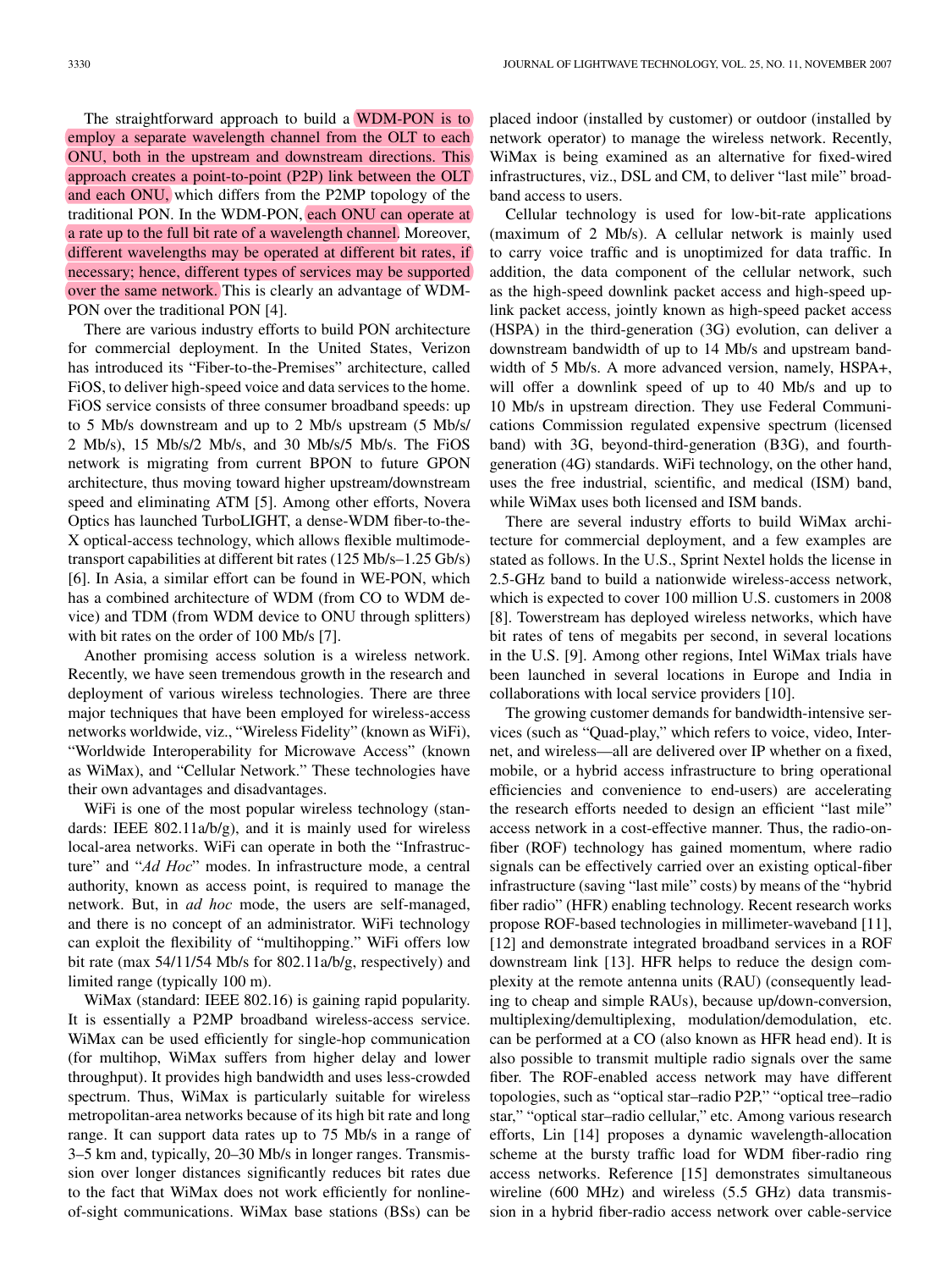| Area/Location          | Architecture                                                                                                                        |         | Compatibility | Configuration                   | Operating  | Player            |
|------------------------|-------------------------------------------------------------------------------------------------------------------------------------|---------|---------------|---------------------------------|------------|-------------------|
|                        |                                                                                                                                     | Present | Future        |                                 | Range      |                   |
| Akron, OH              | Flat AP infrastructure                                                                                                              | WiFi    | WiFi          | Multiple radio                  | $2.4$ GHz  | MobilePro         |
| Athens, GA             | Multi-lavered MP2P                                                                                                                  | WiFi    | WiFi, WiMax   | Multi-radio                     | 2.4, 5 GHz | Belair            |
| Bristol, UK            | Multi-layered deployment                                                                                                            | WiFi    | WiFi, WiMax   | Multi-radio multi-antenna       | 2.4, 5 GHz | Belair            |
| Chaska, MN             | Flat deployment                                                                                                                     | WiFi    | WiFi, WiMax   | Single radio (omni-directional) | $2.4$ GHz  | Tropos, Pronto    |
| Corpus Christi, TX     | Flat deployment (GPS-compatible)                                                                                                    | WiFi    | WiFi          | Single radio (omni-directional) | 2.4 GHz    | Tropos, Pronto    |
| Culver City, CA        | Flat (intermesh capable)                                                                                                            | WiFi    | WiFi          | Multi-radio omni-directional    | 2.4.5 GHz  | Firetide          |
| Farmers Branch, TX     | Gateways with OC-3 ingress                                                                                                          | WiFi    | WiFi, WiMax   | Multiple radio                  | 2.4, GHz   | NeoReach, Pronto  |
| Galt, CA               | Multi-layered deployment                                                                                                            | WiFi    | WiFi, WiMax   | Multi-radio multi-antenna       | 2.4, 5 GHz | Belair            |
| Gilbert, AZ            | Flat AP infrastructure                                                                                                              | WiFi    | WiFi          | Multiple radio                  | $2.4$ GHz  | MobilePro         |
| Gordes, France         | Flat with intermesh                                                                                                                 | WiFi    | WiFi          | Multi-radio omni-directional    | 2.4, 5 GHz | Firetide          |
| Isla Vista, CA         | Flat deployment                                                                                                                     | WiFi    | WiFi          | Multi-radio                     | 2.4, 5 GHz | Firetide          |
| Islington, UK          | 3-tier hierarchical deployment                                                                                                      | WiFi    | WiFi          | Multi-radio multi-antenna       | 2.4, 5 GHz | Belair            |
| Moorehead, MN          | P2MP with fiber optic backbone                                                                                                      | WiFi    | WiFi          | Single radio (omni-directional) | 2.4 GHz    | Tropos            |
| New Orleans, LA        | WiFi routers with digital IP cameras attached to IP-backbone for video surveillance system<br>Tropos                                |         |               |                                 |            |                   |
| Philadelphia, PA       | Currently being deployed                                                                                                            |         |               |                                 |            | Earthlink         |
| San Francisco, CA      | Currently being deployed                                                                                                            |         |               |                                 |            | Earthlink, Google |
| Springfiled, MO        | Hierarchical (L2 VLAN capable)                                                                                                      | WiFi    | WiFi          | Multi-radio                     | 2.4, 5 GHz | Belair            |
| St. Maarten, Carribean | Hierarchical deployment                                                                                                             | WiFi    | WiFi          | Multi-radio                     | 2.4, 5 GHz | Belair, Lucent    |
| Tempe, AZ              | Gateways with OC-3 ingress                                                                                                          | WiFi    | WiFi, WiMax   | Multi-radio multi-antenna       | 2.4, 5 GHz | Strix, NeoReach   |
|                        | Wavion Inc. is a new player with their "spatially adaptive" MIMO-based routers baying an aptenna array and six radio transpeceivers |         |               |                                 |            |                   |

TABLE I SAMPLE OF MUNICIPAL MESH NETWORKS

interface specification, and a scheme for quantizing radio signals over fiber is investigated in [16]. A good overview of cost-effective wireless-over-fiber technology is provided in [17].

The rest of this paper is organized as follows. Section II reviews a novel architecture for broadband-access solution [called "hybrid wireless-optical broadband-access network (WOBAN)"], which captures the best of both the optical and wireless worlds and articulates the motivation behind WOBAN. It also summarizes (in Table I) the business drivers deploying an early incarnation of this network all over the world. In Section III, we briefly discuss and evaluate the algorithms for WOBAN deployment (network setup). In addition, some representative data from our survey of locations and types of wireless users in the Wildhorse residential neighborhood of North Davis, CA, are also examined. In Section IV, we discuss the routing characteristics of a WOBAN and study the pros and cons of various routing algorithms. Section V discusses the fault-tolerant behavior of a WOBAN, and Section VI concludes this paper.

This paper reviews in brief our research works on WOBANs (for more details, see the following papers: [18] and [19] for details on the WOBAN architecture presented in Section II; [18]–[20] for details on the WOBAN's network setup problem discussed in Section III; [21] for details on the WOBAN's routing problems and algorithms studied in Section IV; and [22] for details on the WOBAN's fault-tolerant properties outlined in Section V.

#### II. NOVEL WOBAN ARCHITECTURE

The concept of a hybrid WOBAN is a very attractive one. This is because it may be costly in several situations to run fiber to every home (or equivalent end-user premises) from the telecom CO; in addition, providing wireless access from the CO to every end-user may not be possible because of limited spectrum. Thus, running fiber as far as possible from the CO toward the end-user and then having wireless-access

technologies take over may be an excellent compromise. How far should fiber penetrate before wireless takes over is an interesting engineering design and optimization problem.

The WOBAN architecture can be employed to capture the best of both worlds: 1) the reliability, robustness, and high capacity of wireline optical communication and 2) the flexibility ("anytime–anywhere" approach) and cost savings of a wireless network. A WOBAN consists of a wireless network at the front end, and it is supported by an optical network at the back end (see Fig. 1). Noting that the dominant opticalaccess technology today is the PON, different PON segments can be supported by a telecom CO, with each PON segment radiating away from the CO. Note that the head end of each PON segment is driven by an OLT, which is located at the CO. The tail end of each PON segment will contain a number of ONUs, which typically serve end-users in a standard PON architecture. However, for the proposed hybrid WOBAN, the ONUs will connect to wireless BSs for the wireless portion of the WOBAN. The wireless BSs that are directly connected to the ONUs are known as wireless "gateway routers," because they are the gateways of both the optical and the wireless worlds. Besides these gateways, the wireless front end of a WOBAN consists of other wireless routers/BSs to efficiently manage the network. Thus, the front end of a WOBAN is essentially a multihop wireless mesh network with several wireless routers and a few gateways (to connect to the ONUs and, consequently, to the rest of the Internet through OLTs/CO). The wireless portion of the WOBAN may employ standard technologies such as WiFi or WiMax. Since the ONUs will be located far away from the CO, efficient spectrum reuse can be expected across the BSs with much smaller range but with much higher bandwidth; thus, this WOBAN can potentially support a much larger user base with high bandwidth needs.

In a typical WOBAN, end-users, e.g., subscribers with wireless devices at individual homes, are scattered over a geographic area. An end-user sends a data packet to one of its neighborhood wireless routers. This router then injects the packet into the wireless mesh of the WOBAN. The packet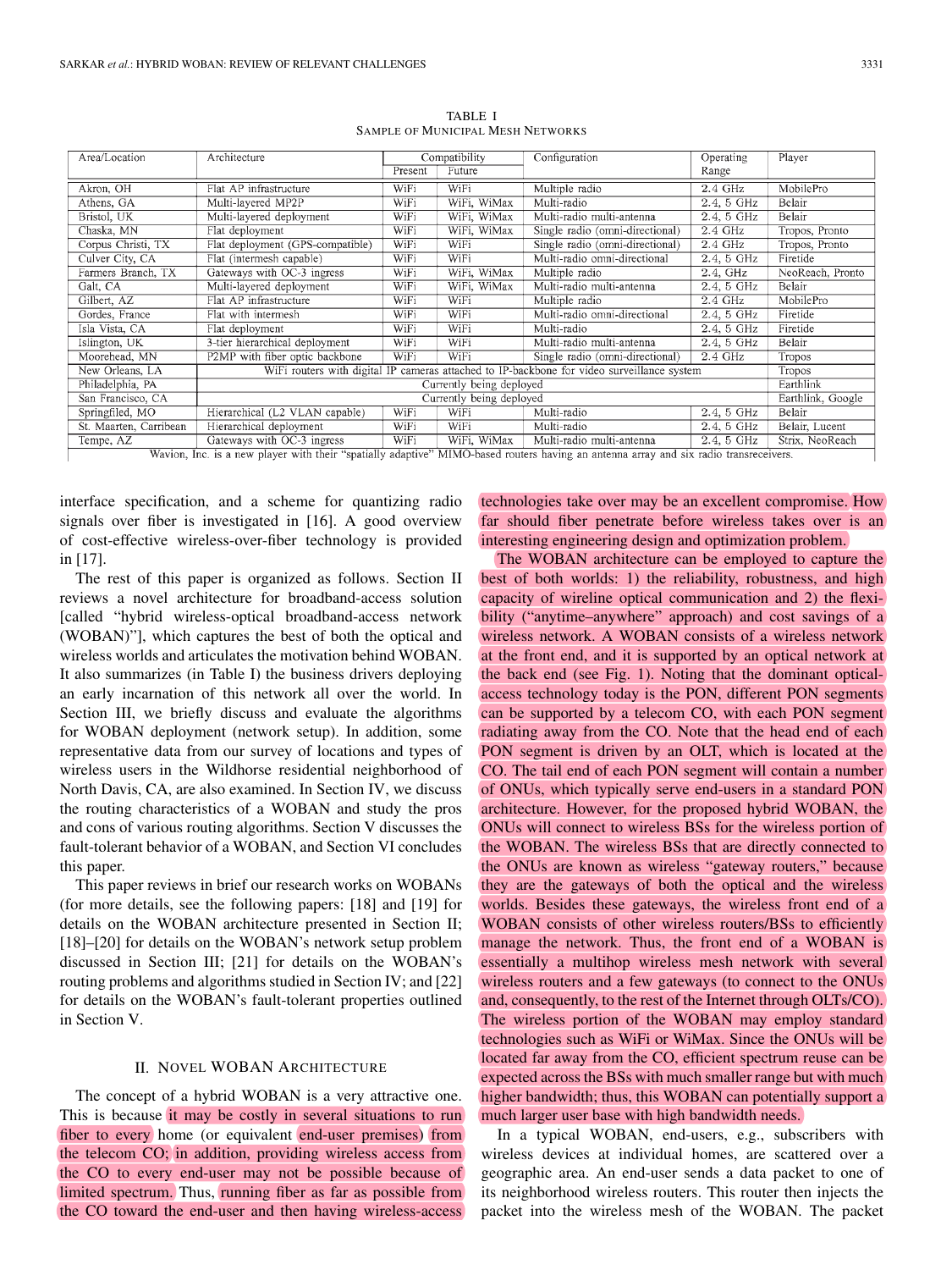

Fig. 1. Hybrid WOBAN architecture.

travels through the mesh, possibly over multiple hops, to one of the gateways (and to the ONU) and is finally sent through the optical part of the WOBAN to the OLT/CO. In the upstream direction of the wireless front end (from a wireless user to a gateway/ONU), the WOBAN is an anycast network, i.e., an end-user can try to deliver its packet(s) to any one of the gateways (from which the packet will find its way to the rest of the Internet). In the optical back end, the upstream (from an ONU to an OLT/CO) of a WOBAN is a multipoint media-access network, where ONUs are deployed in a tree network with respect to their OLT, and they contend for a shared upstream resource (or bandwidth), but in the downstream direction of the wireless front end (from a gateway/ONU to a wireless user), this network is a unicast network, i.e., a gateway will send a packet to only its specific destination (or user). In the optical back end, the downstream (from an OLT/CO to an ONU) of a WOBAN is a broadcast network, where a packet, destined for a particular ONU, is broadcast to all ONUs in the tree and processed selectively only by the destination ONU (all other ONUs discard the packet), as in a standard PON [1]. Fig. 2 captures a WOBAN's upstream- and downstream-transmit modes. A research proposal has been made for a bandwidthallocation algorithm for an interactive video-on-demand system over a hybrid optical-wireless network in [23].

The WOBAN architecture assumes that an OLT is placed in a telecom CO and that it feeds several ONUs. Thus, from ONU to the CO, we have a traditional fiber network; moreover,



Fig. 2. WOBAN's upstream and downstream protocols.

#### from ONUs, end-users are wirelessly connected (in single-hop or multihop fashion).

A common vision of a next-generation converged (fixed and wireless) network is that of the IP-based end-to-end (between the end nodes) network, which enables devices to access common services over one or more networks seamlessly. In a WOBAN, end terminal mobility can be supported at the IP layer by one of the three dominant approaches developed at the Internet Engineering Task Force (IETF), namely, mobile IP, migrate, and host-identity protocol. Mobile IP has unquestionably received the most attention and has already been demonstrated to work well in large networks [24]. Since mobility at the IP layer is an overlay protocol and can be easily supported on a WOBAN, we do not cover it in this paper.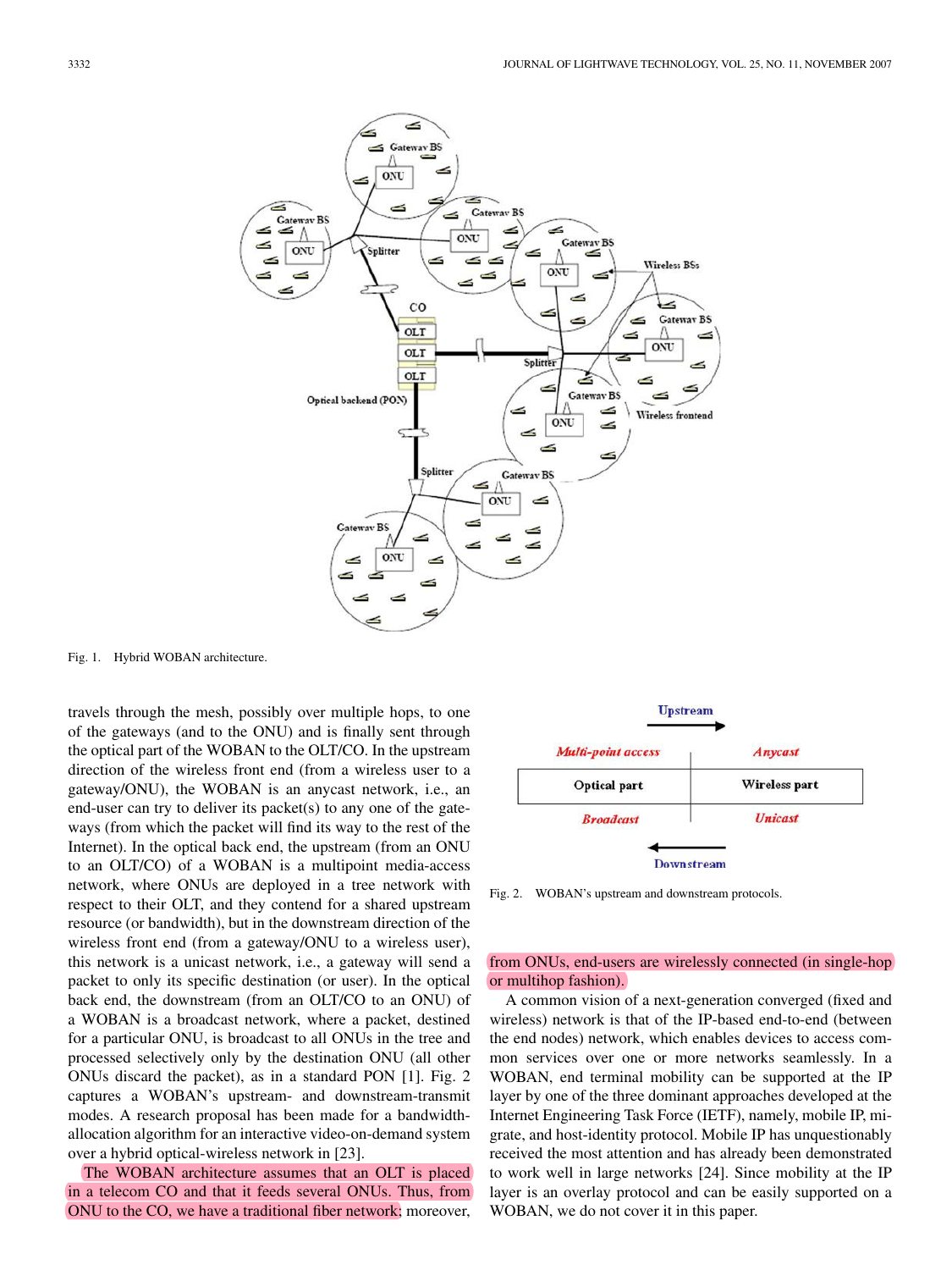#### **FREE-SPACE OPTICS: ENABLING OPTICAL CONNECTIVITY IN**

#### **TODAY'S NETWORKS Source #2**

Most metropolitan DWDM systems available today depend on the connected SONET equipment to provide protection against node failures or fiber cuts, or they provide optional automatic protection switching. The disadvantages of this approach include the following:

- WDM system duplication, nearly doubling the cost in many cases
- Separate protection system required for each optical channel
- Non-SONET elements not being protected (unless optional APS is employed)

As metropolitan DWDM systems migrate into the access arena, they will be supporting both SONET and native data services, increasing the requirement for protection and restoration in the optical domain. Simple APS is available today on most vendors' equipment, whereas others (Nortel) are beginning to employ electrical crossconnects at the core to provide selectable wavelength protection.

Protection and restoration are not synonymous. In today's network, these functions represent two distinct functions of fiber-optic equipment. Protection refers to the simple, fast (< 50 ms) switching of traffic from one optical route to another predetermined route in the event of a detected failure. SONET equipment performs protection switching today at acceptable rates. Thus, optical layer equipment must perform at least as well to be justified in the network. Protection switching on SONET routes today typically requires 100% excess bandwidth on a given route, which creates additional demand for fiber. Optical line protection will enhance quality of service (QoS) levels for non-SONET traffic—such as ATM and IP—by providing faster restoration than possible in those protocols.

Restoration is a secondary mechanism that can be much slower than protection because it determines routes on-the-fly as nodes fail or become saturated. In optical networks, restoration will be performed by optical crossconnects, most often in mesh topologies. Crossconnects will have the embedded intelligence to select available paths on the network to route wavelengths or entire fibers around saturated or failed nodes. This can lead to more efficient and cost-effective networks as the need for SONET equipment diminishes. Optical layer restoration will be needed for events such as optical amplifier failures, fiber cuts, transponder faults, and SONET LT protection. This will, however, require sophisticated software to compute the efficient alternative routes.

Eventually, restoration will evolve to full wavelength restoration, in which each wavelength will be able to be restored separately. This will require wavelength translation in most cases, but adds the benefit of the most efficient method of utilization of fiber resources. This capability is being realized at the core of networks and not in the metropolitan area at this time.

As noted, most tiered optical bandwidth services proposed today tend to be associated with longhaul network operators. These services usually come in the form of leased OC-n circuits across the wide area and are often wavelength services. In the long-haul network, the deployment of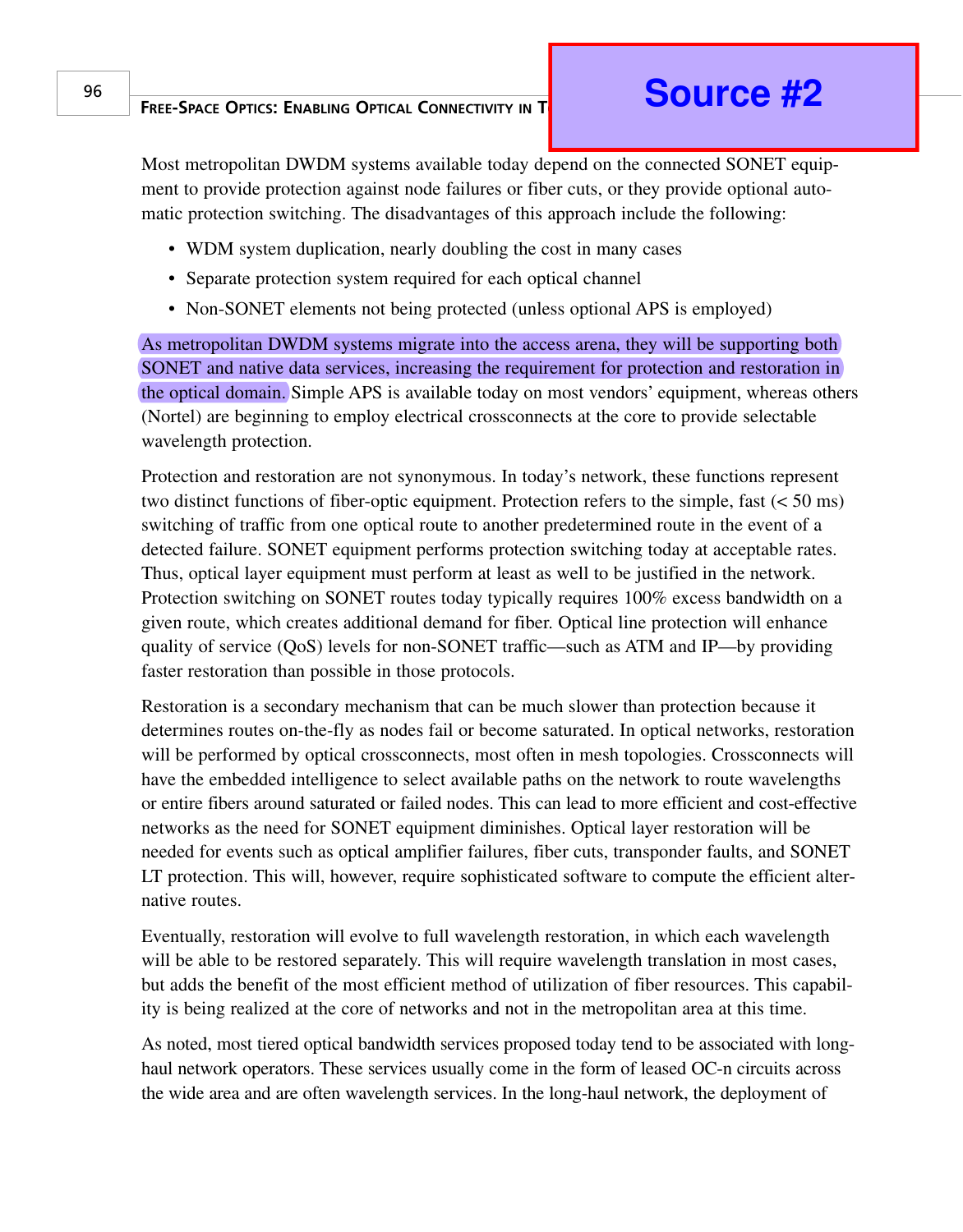optical switching systems enables this capability, whereas in the metropolitan network, optical switching systems or optical edge systems can provide this capability either at the optical layer (for tiered wave services) or at Layer 1 and 2 for tiered leased line or data services. This kind of flexibility will be appealing to metropolitan carriers that serve ASPs and broadband ISPs because each benefit from the flexible pricing that is associated with tiered bandwidth services and the high degree of customer network management.

#### **Wavelength on Demand**

Wavelength on demand is probably the "hottest" MAN service offering from the new breed of metropolitan area carriers with new names like Yipes and Telseon leading the way. The allure is not only cost oriented, which is the intended benefit. The allure can be compared to the exuberance felt by users a couple decades ago as they abandoned the mainframe in favor of doing spreadsheets on their own PC. It definitely connotes "power to the people."

In the long-haul world, wavelength on demand is most often found in the literature of national wholesale network operators. In these networks, idle wavelengths on a backbone trunk can be quickly allocated to other carriers or service providers through the implementation of optical switching systems. These systems allow an operator to treat the optical layer of its network much like it treats the ATM layer: as a pool of available bandwidth within a "cloud" to be quickly allocated in virtual circuits. In the case of optical networks, these virtual circuits are now optical circuits that are managed by optical switching systems using constraint-based routing algorithms. If vendors can develop optical edge equipment that can be agile enough with wavelengths, carriers might find it cost effective in certain instances to offer service providers or major corporate users the opportunity to purchase wavelength services not as a fixed lease or IRU, but as a flexible service. This would require a fully distributed metropolitan DWDM network in which a large percentage of the available interfaces on network equipment were installed and ready to be called into service by the network operator. Although this scenario is feasible in long-haul networks, it might not be in many metropolitan networks with limited DWDM deployments.

The class of optical-edge network gear that includes integrated DWDM functionality might allow some carriers to begin offering this service, although again it would require a widescale deployment of DWDM interfaces throughout a network. Today this comes at a cost of roughly \$20,000 per DWDM interface, which is clearly cost prohibitive unless that interface is supporting a revenue-generating service from its initial implementation.

It is clear from all of this that multiple applications at the edge will drive a need for high bandwidth. If the needs for high bandwidth are not addressed, it will eventually lead to a total connectivity bottleneck. FSO can help service providers address this proactively. [2]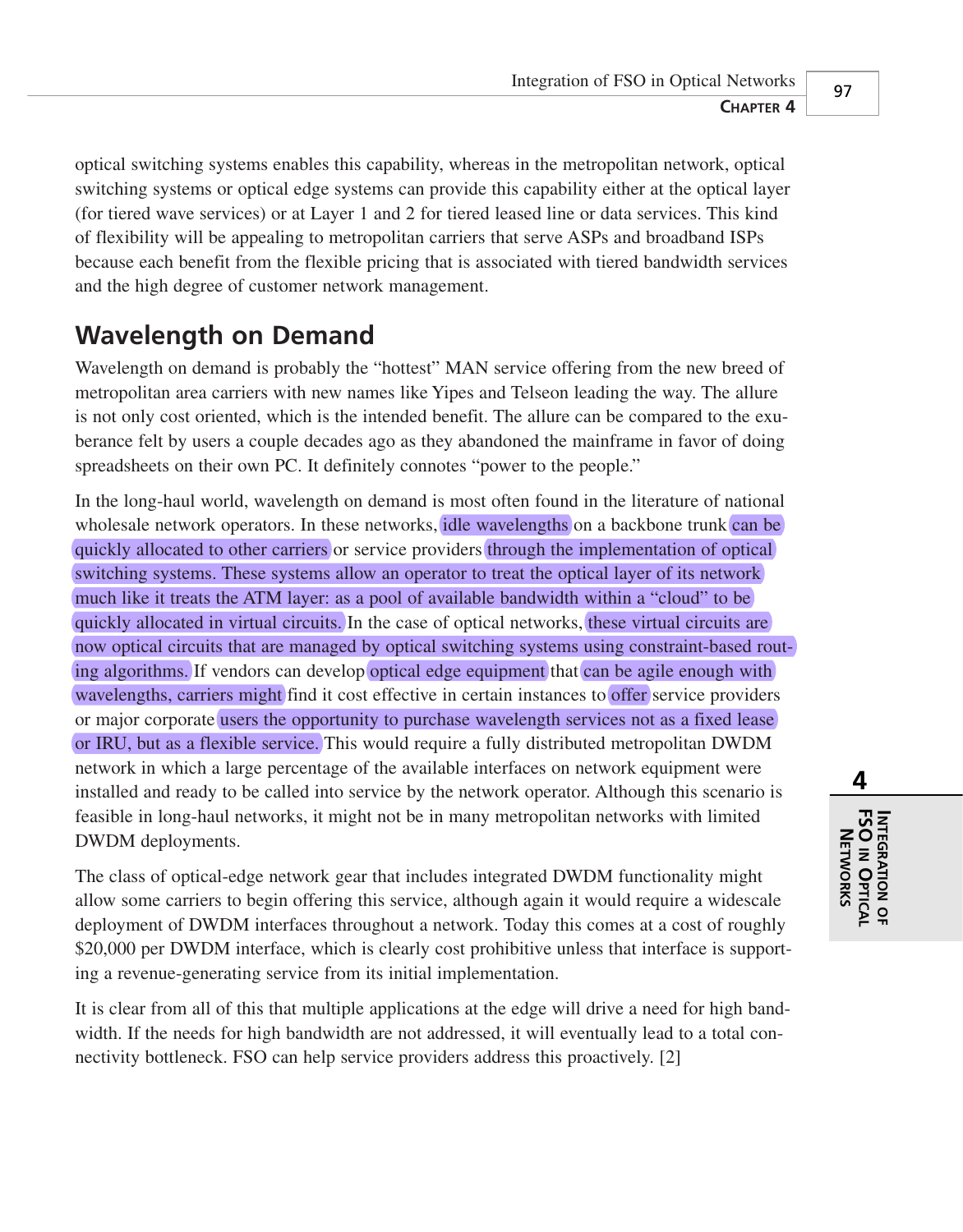#### **FSO in Metropolitan Optical Networks**

Now that you understand the overall MAN picture, you need to know how FSO fits into this overall hierarchy. The answer is simple. FSO is an optical technology that can address connectivity needs at any point in the network, be it core, access, or edge. FSO, with its capability to be Layer 1 and protocol transparent, is able to integrate with and interoperate with a variety of network elements and interfaces. This allows it to seamlessly be a part of the growing optical networking family.

Following are some of the common applications using free-space optics in MANs:

- Metropolitan network extensions: FSO can be deployed to extend an existing metropolitan ring or to connect new networks. These links generally do not reach the ultimate end user, but are more an application for the core of the network.
- Enterprise: The flexibility of FSO allows it to be deployed in many enterprise applications, such as LAN-to-LAN connectivity, storage area networking, intracampus connectivities, and so on.
- Last-mile connectivity: These are the links that reach the end user. They can be deployed in PTP, point to multipoint, or mesh connections. Fiber deployment in urban areas could cost \$300,000–\$700,000 given the costs involved in digging tunnels and getting right-ofway. By contrast, a short FSO link of 155 Mbps might cost only \$10,000–\$18,000 or as little as \$166 per month (plus interest) on a 60-month amortization. This is a fairly monumental fact to grasp—the equivalent of three DS-3 lines for \$166 per month! The present cost for three DS3s as leased lines from an ILEC could run as high as \$10,000 or more per month!
- Fiber complement: FSO can also be deployed as a redundant link to back up fiber. Most operators who are deploying fiber for business applications connect two fibers to secure a reliable service plus backup in the event of outage. Instead of deploying two fiber links, operators could opt to deploy an FSO system as the redundant link.
- Access: FSO can also be deployed in access applications such as Gigabit Ethernet access. Service providers can use FSO to bypass local loop systems and to provide FSO-based high-capacity links to businesses.
- Backhaul: FSO can be used for backhaul such as LMDS or cellular backhaul, as well as for Gigabit Ethernet "off-net" to transport network backhaul.
- DWDM services: With the integration of WDM and FSO systems, independent players aim to build their own fiber rings, yet might own only part of the ring. Such a solution could save rental payment to ILECs, which are likely to take advantage of this situation.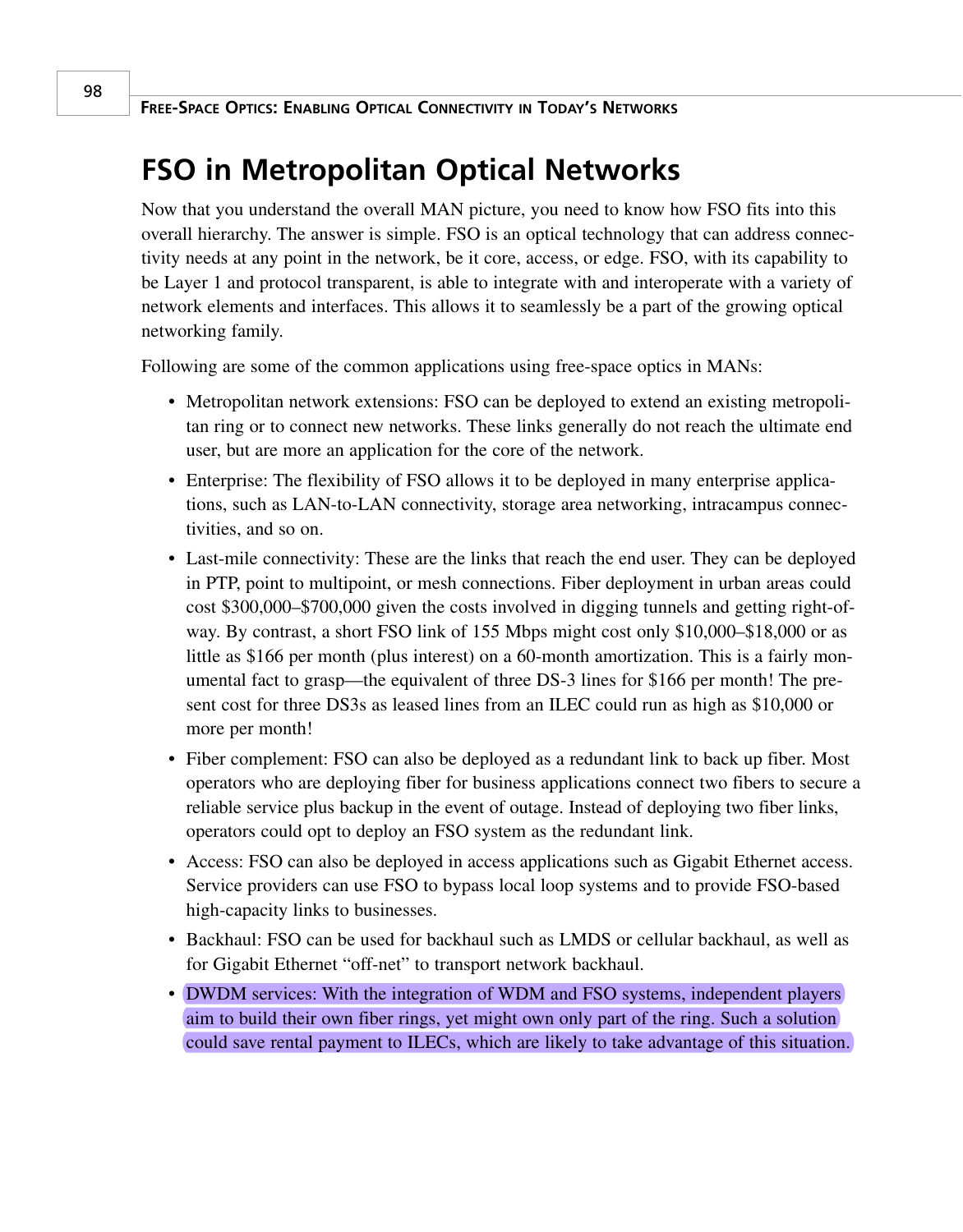## **Summary**

POTS, SONET, wireless, first-generation optical networks, second-generation optical networks, and now free-space optics—this is quite a transition over a couple of decades. Although most of the other applications were new and disruptive changes in the telecommunications networks, free-space optics was not. Unknown to most people, free-space optics has been around for more than three decades, but interestingly enough, due to multiple market drivers, free-space optics has found a renewed value-added interest. It is fast becoming a value-added application for MANs that are enabling service providers to accelerate their deployment of optical networks, thus addressing the needs of their end users quickly and cost effectively.

With the evident growth in optical networks, it is clear that the connectivity bottleneck will continue to be shifting problems all across the optical networks. It is also clear that although innovation is key to such a growth, cost reduction is also a driving force. The all-optical network is focused on decreasing the cost per bit and making optical capacity available to the end users. Alas, some dreams are not easily realized, and the vision of the all-optical network finds itself in this dilemma of cost versus infrastructure.

To address and enable the acceleration of optical networks while addressing the need to be cost effective, free-space optics is presenting the users with an opportunity to do so. FSO is a perfect fit for the growing MANs fitting into multiple areas and not just last mile. Regardless of whether you use free-space optics in the core, access, or edge, one thing is clear: FSO addresses the connectivity bottleneck of today.

# **Sources**

[1] These three paragraphs relating to storage area networks were taken from Chapter 3 of the report by Pioneer Consulting, LLC, "Optical Edge Networks: Market Opportunities for Integrated Optical Network Solutions in Metro Networks." August 2000. *http://www.pioneerconsulting.com/report.php3?report=13*

[2] Much of the material presented in the VPN Services section through the Wavelength on Demand section was taken from Chapter 3 of the report by Pioneer Consulting, LLC, "Optical Edge Networks: Market Opportunities for Integrated Optical Network Solutions in Metro Networks." August 2000. *http://www.pioneerconsulting.com/report.php3?report=13*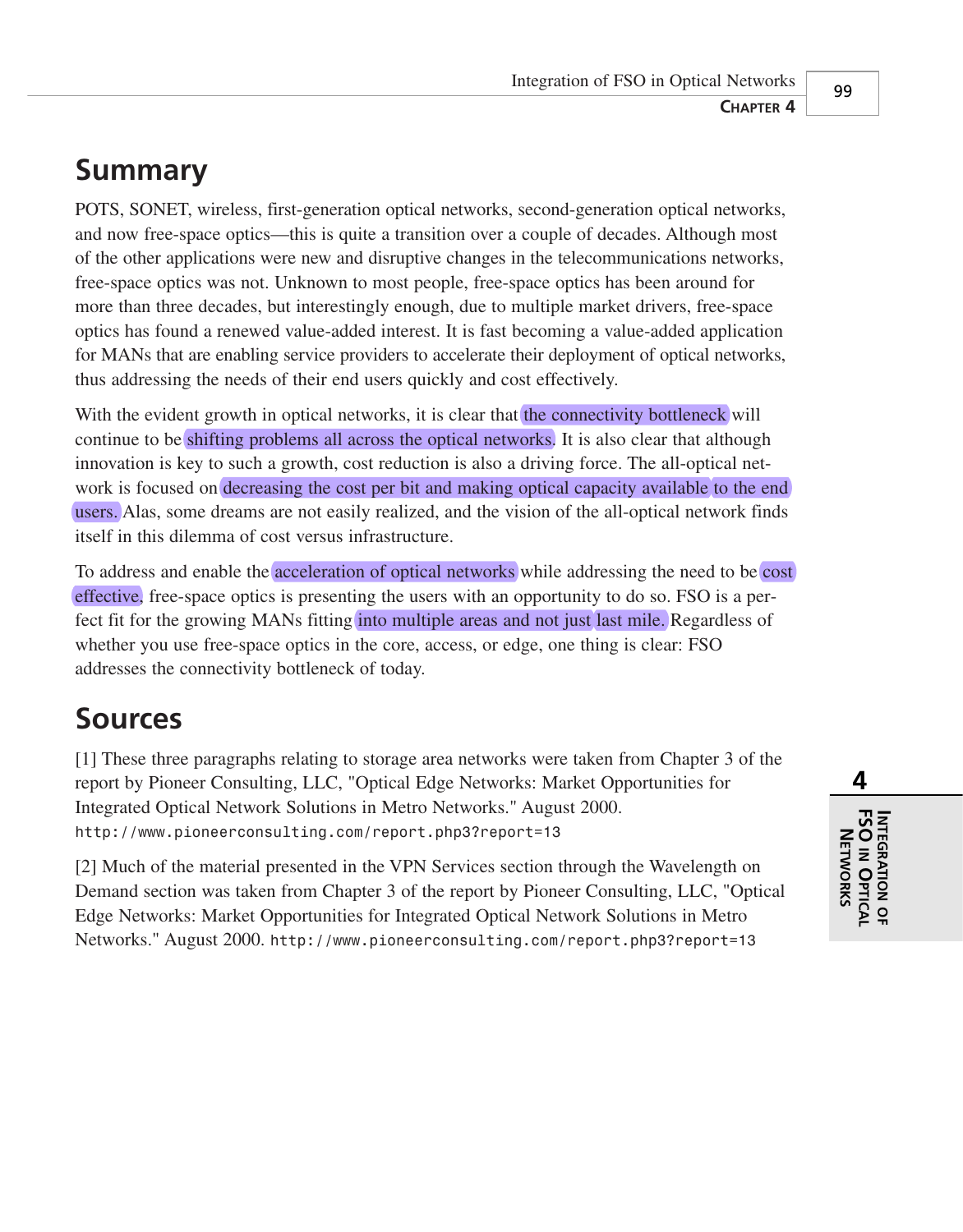



# Introduction to Optical **Networks**

A<sup>S WE BEGIN THE NEW MILLENNIUM, we are seeing dramatic changes in the telecommunications industry that have far-reaching implications for our</sup> s we begin the new millennium, we are seeing dramatic changes in the lifestyles. There are many drivers for these changes. First and foremost is the continuing, relentless need for more capacity in the network. This demand is fueled by many factors. The tremendous growth of the Internet and the World Wide Web, both in terms of number of users and the amount of time, and thus bandwidth taken by each user, is a major factor. Internet traffic has been growing rapidly for many years. Estimates of growth have varied considerably over the years, with some early growth estimates showing a doubling every four to six months. Despite the variations, these growth estimates are always high, with more recent estimates at about 50% annually. Meanwhile, broadband access technologies such as digital subscriber line (DSL) and cable modems, which provide bandwidths per user on the order of  $1 \text{ Mb/s}$ , has been deployed widely. For example, in 2008 about 55% of the adults in the United States had broadband access at home, while only 10% had access through dialup lines of 28–56 kb/s. Fiber to the home has shown steady growth with Asian markets showing the highest market penetration.

At the same time, businesses today rely on high-speed networks to conduct their businesses. These networks are used to interconnect multiple locations within a company as well as between companies for business-to-business transactions. Large corporations that used to lease 155 Mb/s lines to interconnect their internal sites are commonly leasing 1 Gb/s connections today.

There is also a strong correlation between the increase in demand and the cost of bandwidth. Technological advances have succeeded in continously reducing the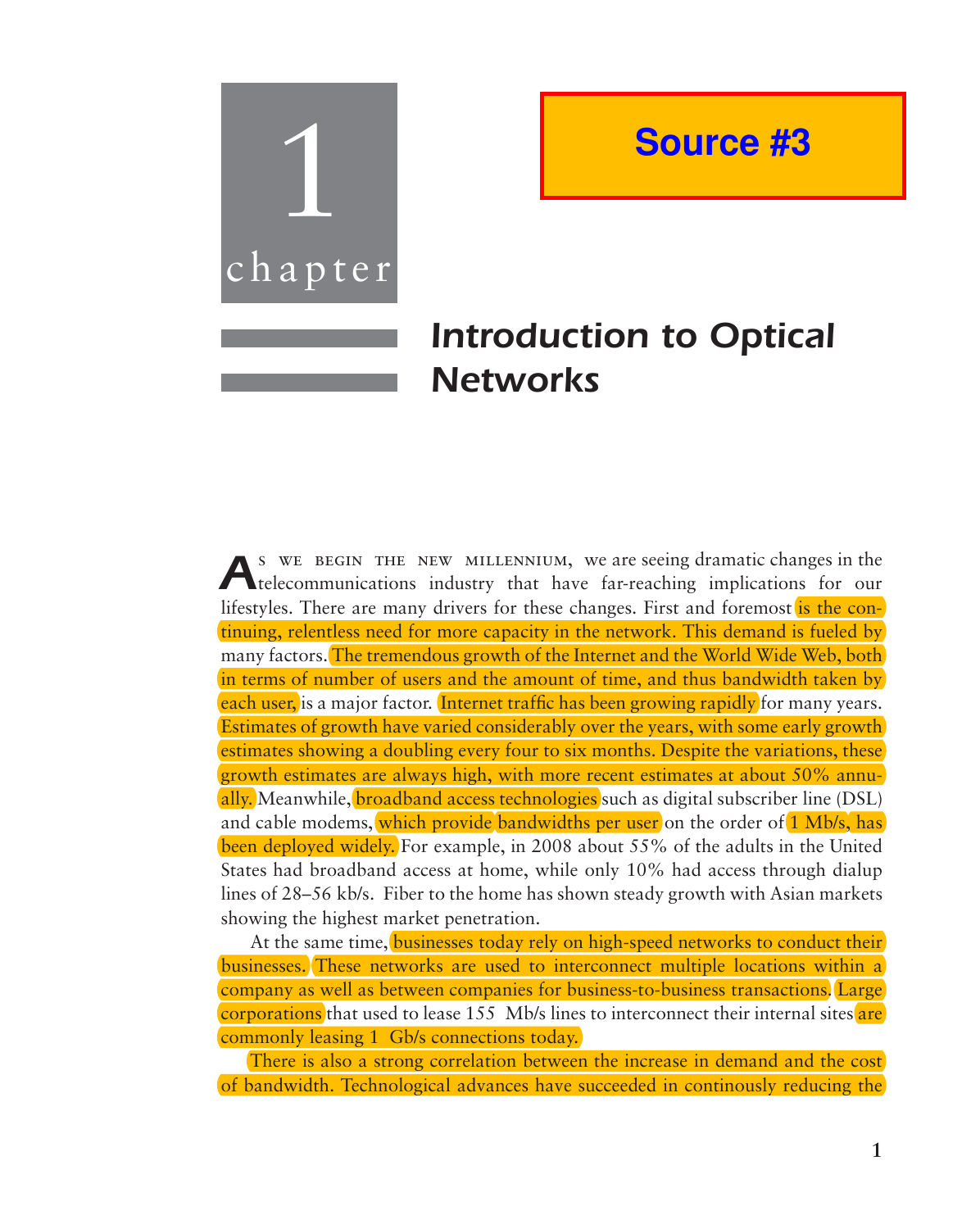cost of bandwidth. This reduced cost of bandwidth in turn spurs the development of a new set of applications that make use of more bandwidth and affects behavioral patterns. A simple example is that as phone calls get cheaper, people spend more time on the phone. This development in turn drives the need for more bandwidth in the network. This positive feedback cycle shows no sign of abating in the near future.

Another factor causing major changes in the industry is the deregulation of the telephone industry. It is a well-known fact that monopolies impede rapid progress. Monopolistic companies can take their time adapting to changes and have no incentive to reduce costs and provide new services. Deregulation of these monopolies has stimulated competition in the marketplace, which in turn has resulted in lower costs to end users and faster deployment of new technologies and services. Deregulation has also resulted in creating a number of new start-up service providers as well as start-up companies providing equipment to these service providers.

Also, traffic in a network is dominated by data as opposed to traditional voice traffic. In the past, the reverse was true, and so legacy networks were designed to efficiently support voice rather than data. Today, data transport services are pervasive and are capable of providing quality of service to carry performance sensitive applications such as real-time voice and video.

These factors have driven the development of high-capacity optical networks and their remarkably rapid transition from the research laboratories into commercial deployment. This book aims to cover optical network technologies, systems, and networking issues, as well as economic and other deployment considerations.

#### **1.1** Telecommunications Network Architecture

Our focus in this book is primarily on the so-called *public* networks, which are networks operated by *service providers,* or *carriers,* as they are often called. Carriers use their network to provide a variety of services to their customers. Carriers used to be essentially telephone companies, but today there are many different breeds of carriers operating under different business models, many of whom do not even provide telephone service. In addition to the traditional carriers providing telephone and leased line services, today there are carriers who are dedicated to interconnecting Internet service providers (ISPs), carriers that are in the business of providing bulk bandwidth to other carriers, and even virtual carriers that provide services without owning any infrastructure.

In many cases, the carrier owns the facilities (for example, fiber links) and equipment deployed inside the network. Building fiber links requires right-of-way privileges. Not anybody can dig up streets! Fiber is deployed in many different ways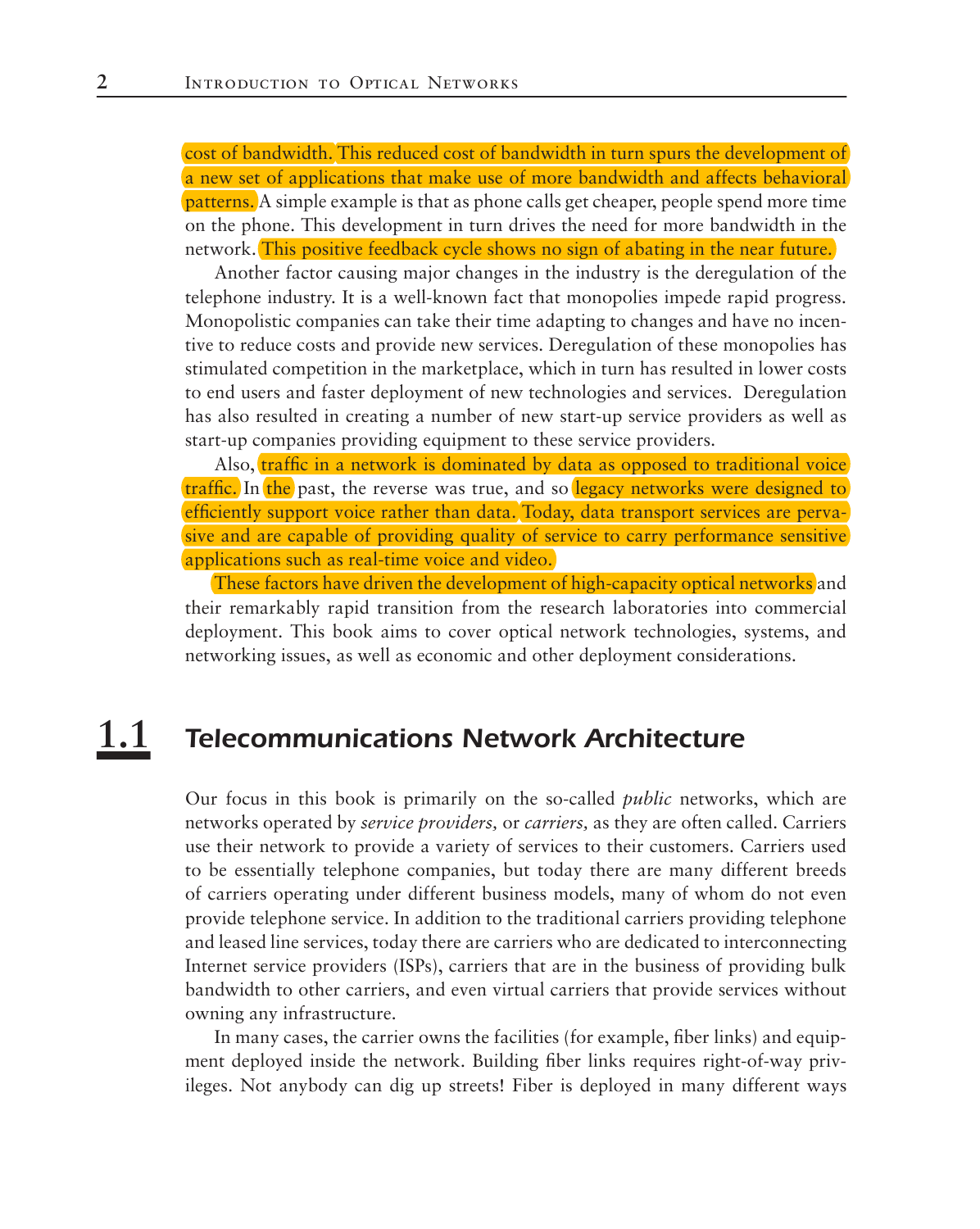

## Access Networks

IN PREVIOUS CHAPTERS, we have explored the use of optical networks for metro and long-haul network applications. The *access network* is the "last leg" of the n previous chapters, we have explored the use of optical networks for metro telecommunications network that runs from the service provider's facility to the home or business. With fiber now directly available to many office buildings in metropolitan areas, networks based on SONET/SDH or Ethernet-based technologies are being used to provide high-speed access to large business users. Business users are big consumers of data services, many of which are delivered in the form of leased lines at various speeds ranging from 1.5 Mb/s to several gigabits per second. While this is happening, the telephone and cable companies are also placing a significant emphasis on the development of networks that will allow them to provide a variety of services to individual homes and small to medium businesses. This is the focus of this chapter.

Today, homes get essentially two types of services: plain old telephone service (POTS) over the telephone network and broadcast analog video over the cable network. Recently added to this mix have been data services for Internet access using either digital subscriber line (DSL) technology over the telephone network or cable modem service over the cable network.

Early efforts to develop high-capacity access networks were devoted to developing networks that would accommodate various forms of video, such as videoon-demand and high-definition television. However, the range of services that users are expected to demand in the future is vast and unpredictable. Today, end users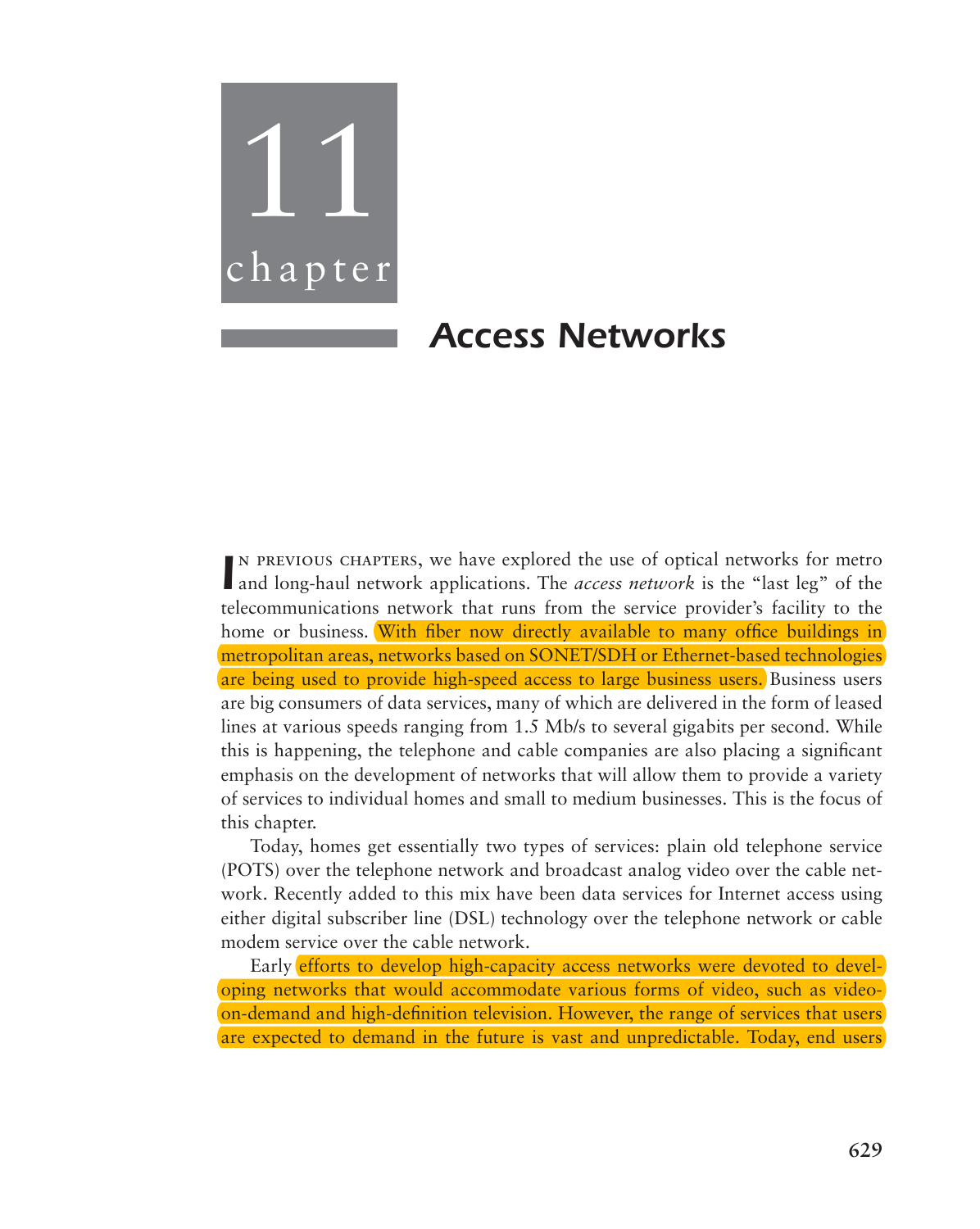| Service                  | <b>Type</b>      | Downstream<br>Bandwidth | Upstream<br>Bandwidth |
|--------------------------|------------------|-------------------------|-----------------------|
| Telephony                | Switched         | $4 \mathrm{kHz}$        | $4 \mathrm{kHz}$      |
| <b>ISDN</b>              | Switched         | $144$ kb/s              | $144$ kb/s            |
| Broadcast video          | <b>Broadcast</b> | $6$ MHz or 19 Mb/s      | $\left( \right)$      |
| Interactive video        | Switched         | $6$ Mb/s                | Small                 |
| Internet access          | Switched         | A few Mb/s              | A few Mb/s            |
| <b>IPTV</b>              | Switched         | $1-20$ Mb/s             | Small                 |
| Video-on-demand          | Switched         | $1-20$ Mb/s             | Small                 |
| Videoconferencing        | Switched         | $6$ Mb/s                | $6$ Mb/s              |
| <b>Business services</b> | Switched         | $1.5$ Mb/s-10 Gb/s      | $1.5$ Mb/s-10 Gb/s    |

**Table 11.1** Different types of services that must be supported by an access network. The bandwidth requirements are given for each individual stream.

are interested in both Internet access and other high-speed data access services, for such applications as telecommuting, distance learning, entertainment video, and videoconferencing. Future, unforeseen applications are also sure to arise and make ever-increasing demands on the bandwidth available in the last mile. The term *full service* encompasses the variety of services that are expected to be delivered via access networks. A sampling of the different services and their characteristics is given in Table 11.1. Both telephone and cable companies are striving to become full-service providers.

At a broad level, these services can be classified based on three major criteria. The first is the bandwidth requirement, which can vary from a few kilohertz for telephony to tens of megabits per second per video stream or even tens of gigabits per second for high-speed leased lines. The second is whether this requirement is *symmetric* (two way), for example, videoconferencing, or *asymmetric* (one way), for example, broadcast video. Today, while most business services are symmetric, other services tend to be asymmetric, with more bandwidth needed from the service provider to the user (the downstream direction) than from the user to the service provider (the upstream direction). The last criterion is whether the service is inherently broadcast, where every user gets the same information, for example, broadcast video, or whether the service is switched, where different users get different information, as is the case with Internet access.

In the next section, we provide an overview of the different types of existing and emerging access network architectures. We then provide a more detailed description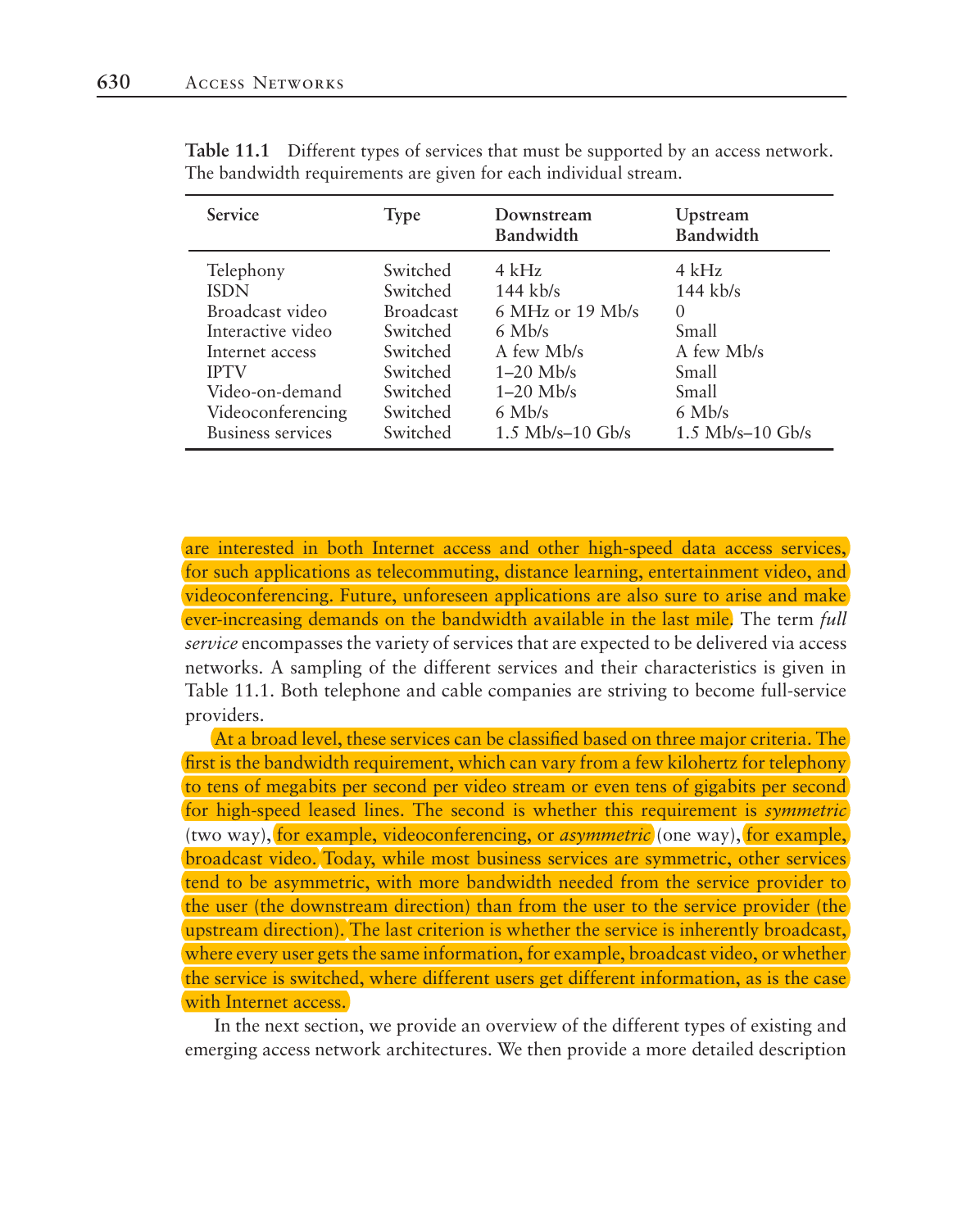of the two most promising access architectures—the hybrid fiber coax (HFC) network and the fiber to the curb (FTTC) approach and its variants.

# **11.1** Network Architecture Overview

In broad terms, an access network consists of a hub, remote nodes (RNs), and network interface units (NIUs), as shown in Figure 11.1. In the case of a telephone company, the hub is a *central office* (also called a *local exchange* in many parts of the world), and in the case of a cable company, it is called a *head end*. Each hub serves several homes or businesses via the NIUs. An NIU either may be located in a subscriber location or may itself serve several subscribers. The hub itself may be part of a larger network, but for our purposes, we can think of the hub as being the source of data to the NIUs and the sink of data from the NIUs. In many cases, rather than running cables from the hub to each individual NIU, another hierarchical level is introduced between the hub and the NIUs. Each hub may be connected to several RNs deployed in the field, with each RN in turn serving a separate set of NIUs. The network between the hub and the RN is called the *feeder* network, and the network between the RN and the NIUs is called the *distribution* network.

We saw that services could be either broadcast or switched. In the same way, the distribution network could also be either broadcast or switched. Note that in the context of services, we are using the terms *broadcast* and *switched* to denote whether or not all users get the same information. In the context of the network, we are referring to the network topology. Different combinations of services and network topologies are possible—a broadcast service may be supported by a broadcast or a switched network, and a switched service may be supported by a broadcast or a switched network. In a broadcast network, an RN broadcasts the data it receives from the feeder network to all its NIUs. In a switched network, the RN processes the data coming in and sends possibly separate data streams to different NIUs. The telephone network that we will study later is a switched network, whereas the cable television network is a broadcast network. Broadcast networks may be cheaper than switched networks, are well suited for delivering broadcast services, and have the advantage that all the NIUs are identical, making them easier to deploy. (In some switched networks that we will study, different NIUs use different wavelengths, which makes it more complicated to manage and track the inventory of NIUs in the network.) Switched networks, as their name suggests, are well suited for delivering switched services and provide more security. For example, it is not possible for one subscriber to tap into another subscriber's data, and it is more difficult for one subscriber to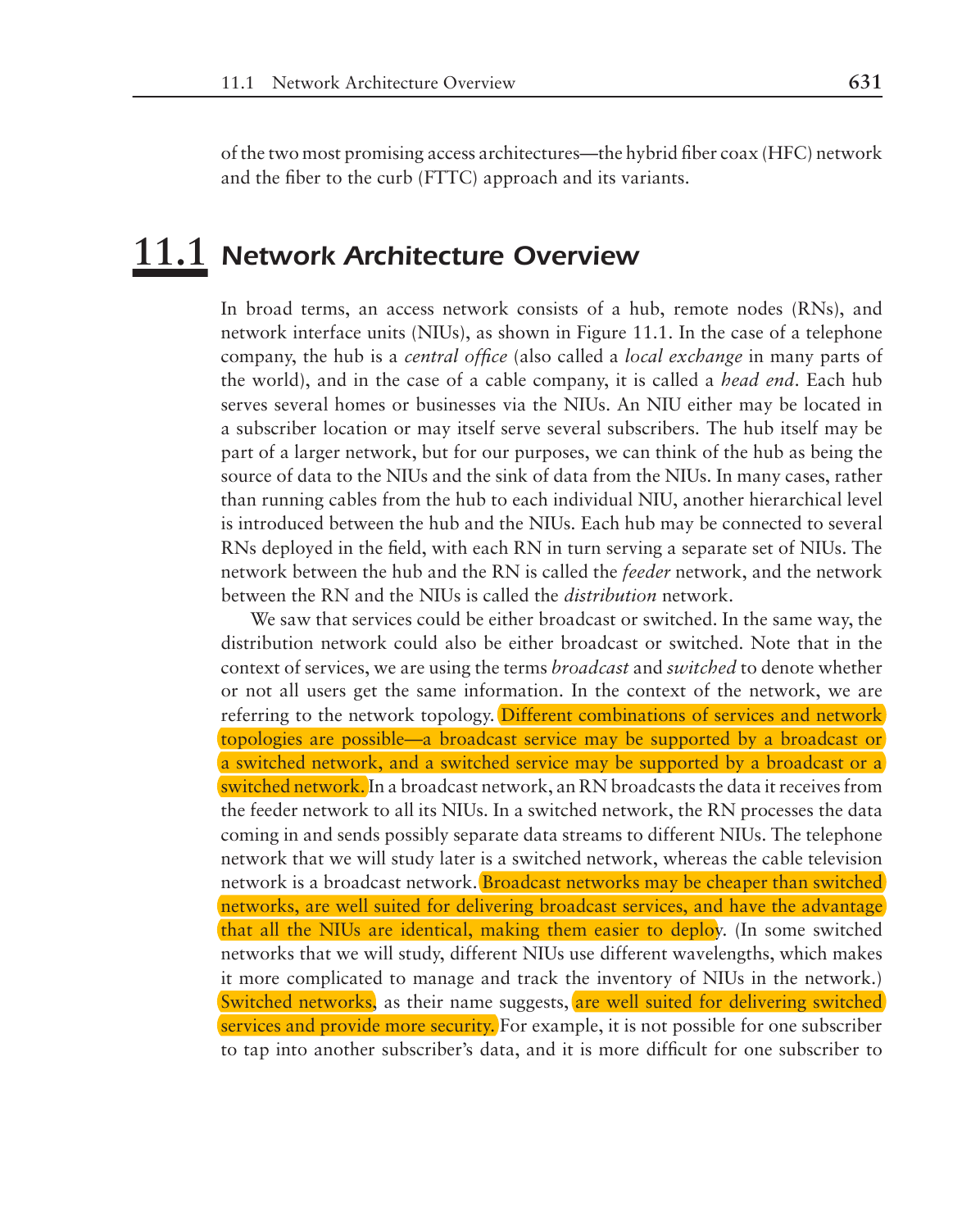

**Figure 11.1** Architecture of an access network. It consists of a hub, which is a telephone company central office or cable company head end, remote nodes deployed in the field, and network interface units that serve one or more individual subscribers.

corrupt the entire network. Fault location is generally easier in a switched network than in a broadcast network. In broadcast networks, the "intelligence" is all at the NIUs, whereas in switched networks, it is in the network. Thus, NIUs may be simpler in switched networks than in broadcast networks.

Another way of classifying access networks is based on the type of feeder network, which is the network between the hub and the RN. In one scenario, the feeder network could assign each NIU its own *dedicated* bandwidth. By dedicated bandwidth, we mean that different NIUs are assigned different frequency (or wavelength) bands in the frequency (or wavelength) domain. In another scenario, the feeder network could have a total bandwidth that is *shared* by all the NIUs. By shared bandwidth, we mean that multiple NIUs share a given bandwidth in the time domain. In this case, each NIU could potentially access the entire bandwidth for short periods. For upstream transmission from the NIUs back to the hub, we will need some form of media access control to coordinate access to the shared bandwidth by the NIUs. If the traffic from/to the NIUs is bursty, it is more efficient to share a large total amount of bandwidth among many NIUs rather than assign each NIU its own dedicated bandwidth. On the other hand, with dedicated bandwidth, each NIU can be guaranteed a certain quality of service, which is more difficult to do with shared bandwidth. A disadvantage of the shared bandwidth approach is that each NIU must have optics/electronics that operate at the total bandwidth of the network as opposed to the bandwidth needed by the NIU.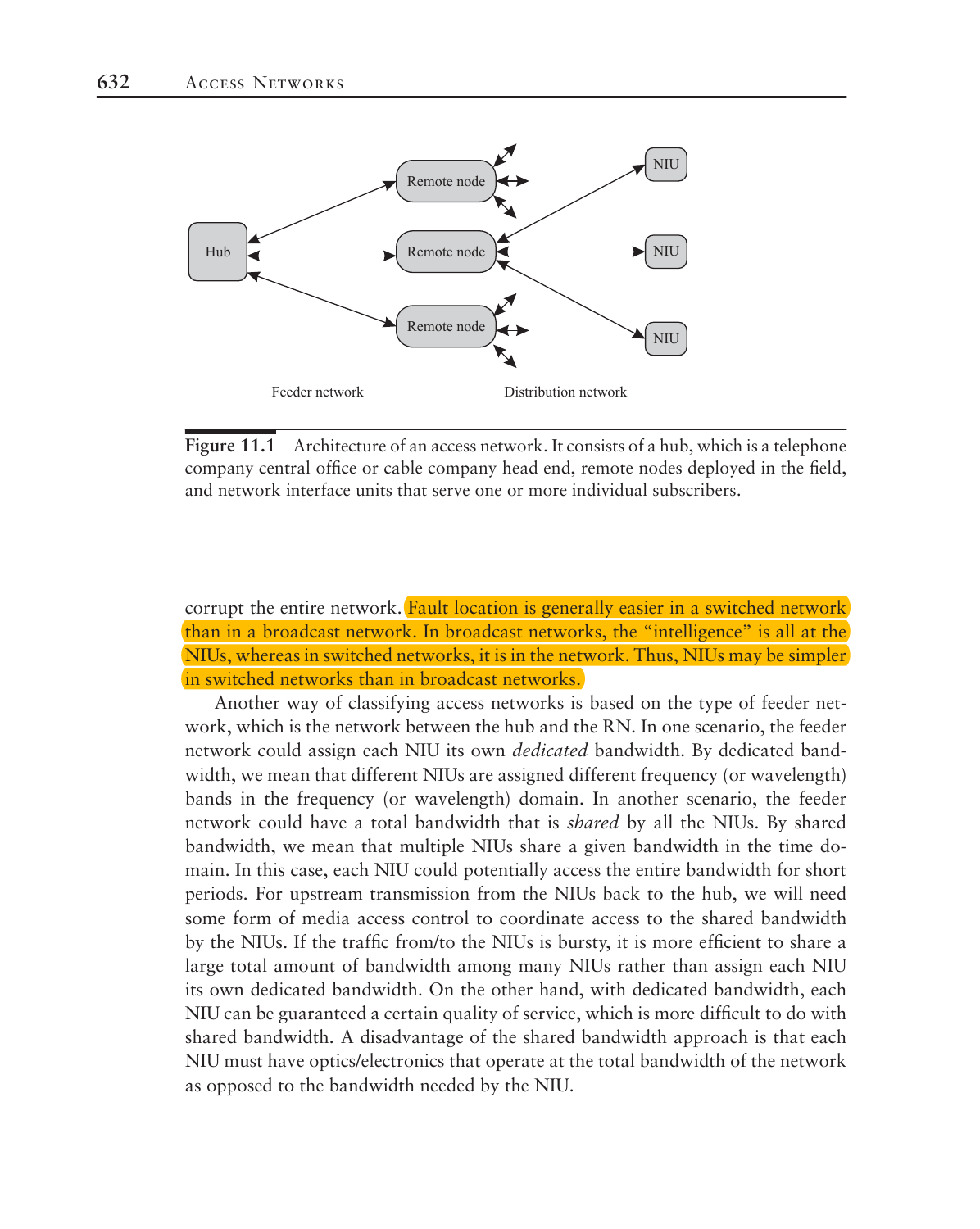The telephone and cable networks are vastly different. The telephone network provides very little bandwidth per home but incorporates sophisticated switching equipment and operations and management systems. The cable network provides a lot of bandwidth to each home, but it is all unidirectional and broadcast, with no switching and very simple management.

Several approaches have been used to upgrade the access network infrastructure to support the emerging set of new services. The *integrated services digital network* (ISDN) provides 144 kb/s of bandwidth over the existing twisted-pair infrastructure. The *digital subscriber line* (DSL) is another technique that works over the existing infrastructure but provides significantly more bandwidth than ISDN. It uses sophisticated modulation and coding techniques to realize a capacity of a few megabits per second over twisted pair, which is sufficient to transmit compressed video. This requires that the central office (CO) and the home each have a DSL modem. However, DSL has some limitations. The realizable bandwidth is inversely proportional to the distance between the CO and the home, and with today's technology, we can achieve several hundred kilobits per second to a few megabits per second over this infrastructure. The existing twisted-pair infrastructure incorporates several 4 kHz filters that must be removed. The bandwidth on the upstream (return) path is severely limited to a few hundred kilobits per second. Many variations and enhancements of DSL have been proposed. As in the conventional telephone network, ISDN and DSL can be classified as switched networks with dedicated bandwidth per NIU.

Satellites provide another way of delivering access services. The direct broadcast satellite system uses a geosynchronous satellite to broadcast a few hundred channels to individual homes. A satellite may provide more bandwidth than a terrestrial coaxial cable system. However, the main problem is that, unlike terrestrial systems, the amount of spatial reuse of bandwidth possible is quite limited, since a single satellite has a wide coverage area within which it broadcasts the signals. Also, there is no easy way to handle the upstream traffic. Today, it is possible to have highspeed Internet access delivered via satellite, with the upstream direction carried over a regular telephone line.

Wireless access is yet another viable option. Although it suffers from limited bandwidth and range, it can be deployed rapidly and allows providers without an existing infrastructure to enter the market. Among the variants are the *multichannel multipoint distribution service* (MMDS) and the *local multipoint distribution service* (LMDS), both of which are terrestrial line-of-sight systems. MMDS provides thirtythree 6 MHz channels in the 2–3 GHz band with a range of 15 to 55 km, depending on the transmit power. LMDS operates in the 28 GHz band with 1.3 GHz of bandwidth and is suitable for short-range (3–5 km) deployment in dense metropolitan areas (the distance is also dependent on the amount of rainfall, as rain attenuates signals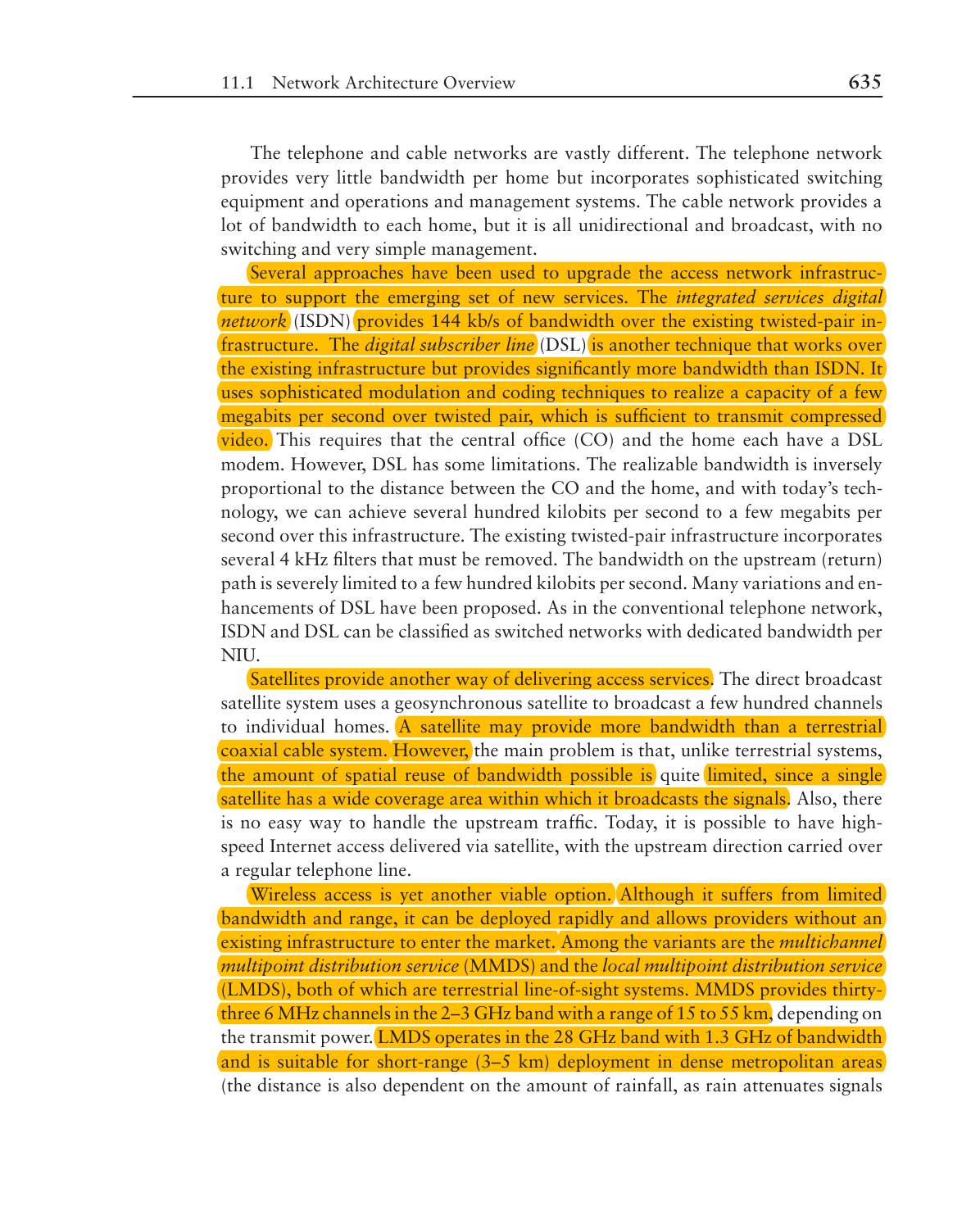in this band). LMDS is part of a family of wireless communication standards, **IEEE** 802.16 or commonly known as WiMAX. These standards can provide up to 70 Mb/s of symmetric bandwidth and up to a distance of 50 km. They have a variety of applications, including point-to-point links and portable Internet access. WiMAX can operate in a wide range of frequencies below 66 GHz, including 2.3 GHz to 3.5 GHz in the licensed spectrum and 5 GHz in the public spectrum.

A common wireless access technology to the Internet by laptop computers and other personal computing devices is the IEEE 802.11 wireless local-area network technology. It operates in the 2.5 and 5 GHz public spectrum and can provide data rates of about 50 Mb/s. They are limited by a very short range of tens of meters to an access point or "hot spot." These hot spots are often found in airports, coffee shops, restaurants, and hotels. They can be connected to the Internet in a number of ways including WiMAX.

Optical fiberless systems using lasers transmitting over free space into the home are also being developed as an alternative approach. These systems can provide about 622 Mb/s of capacity over a line-of-sight range of  $200 \text{ to } 500 \text{ m}$ .

In the context of the next-generation access network, the two main architectures being considered today are the so-called hybrid fiber coax (HFC) approach and the fiber to the curb (FTTC) approach. The HFC approach is still a broadcast architecture, whereas the FTTC approach incorporates switching.

# **11.2** Enhanced HFC

Although we have used the term *HFC* to describe the existing cable infrastructure, this same term is used to describe an upgraded version of this architecture, which we will refer to as an *enhanced* HFC architecture. Since both the fiber and the coax cable carry multiple subcarrier modulated streams, and it is a broadcast network, a better term to describe the HFC architecture is *subcarrier modulated fiber coax bus* (SMFCB). The network architecture is essentially the same as that shown in Figure 11.3. In order to provide increased bandwidth per user, the network is being enhanced using a combination of several techniques. First, the transmitted frequency range can be increased, for example, up to 1 GHz from the 500 MHz in conventional HFC systems. Enhanced HFC systems deployed in larger metropolitan areas can deliver up to 862 MHz of bandwidth. Within each subcarrier channel, we can use spectrally efficient digital modulation techniques, such as 256 QAM (quadrature amplitude modulation), which provides a spectral efficiency of 8 bits/Hz. In addition, we can drive fiber deeper into the network and reduce the number of homes served by a remote node down to about 50 homes, from the 500 homes typically served by an HFC network. We can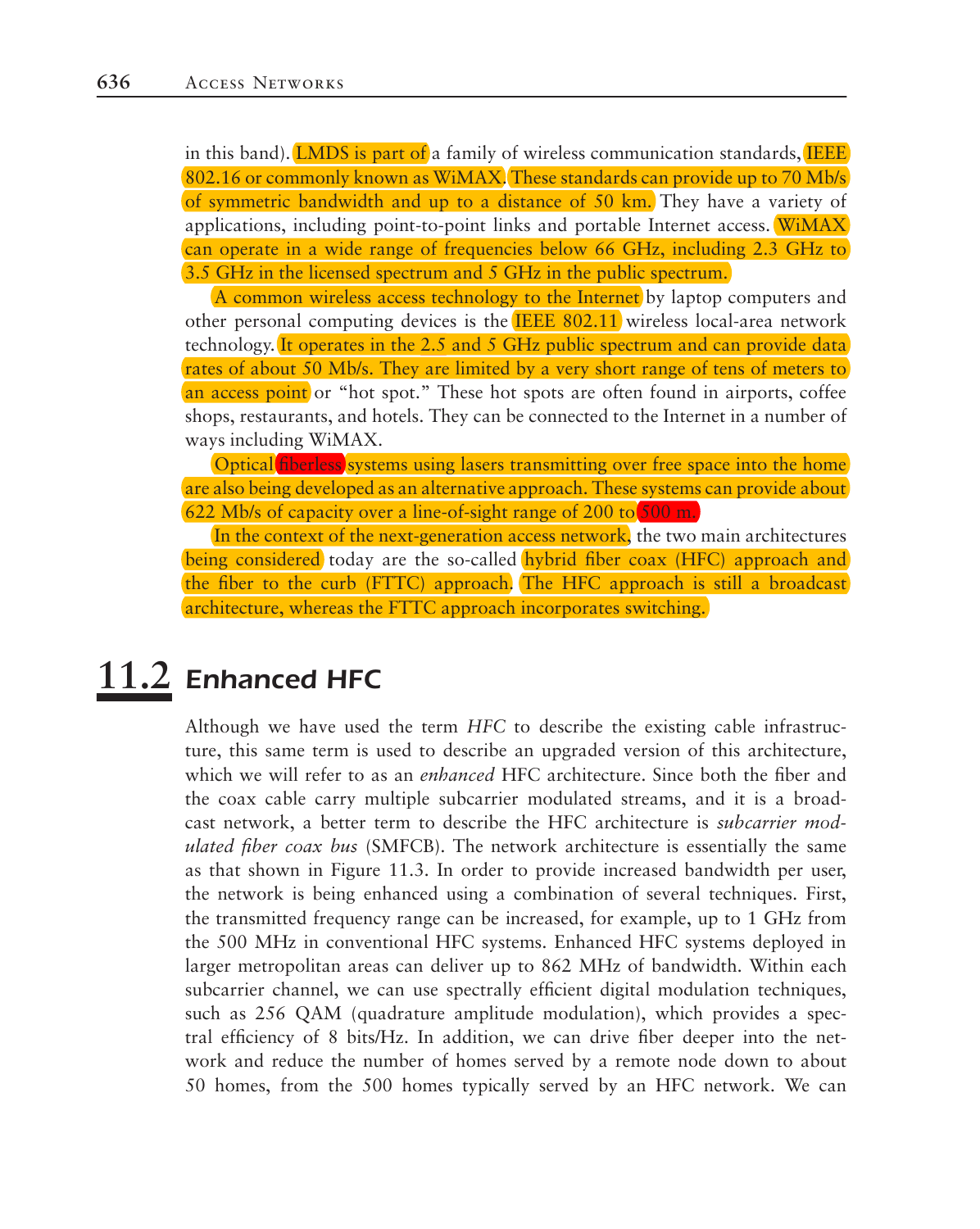# **Source #4**

# **Chapter**

# **Optical Networking: Principles and Challenges**

#### **1.1 Introduction**

After experiencing rapid growth during the late 9Os, the telecom industry in general, and optical networking in particular, has been experiencing some challenging times over the past several years. (An analysis of the underlying reasons will be offered later in this chapter.) Nevertheless, even though the telecom business market is unsettled today (but showing signs of improvement), we need to be ready with the appropriate technologies and engineering solutions to meet the growing bandwidth needs of our information society.

Optical networking using wavelength-division multiplexing (WDM) - the term WDM will be explained shortly in this chapter  $-$  is the technology of choice for meeting these growing demands [Mukh97, Mukh00]. While there may be an abundance of dark fiber and WDM transmission capacity today, we believe that there is - and there will continue to be  $-a$  tremendous need for optical switching equipment, namely high-capacity and high-density optical crossconnects (OXCs), for managing high-capacity optical signals. These technologies can be exploited by various categories of telecom businesses as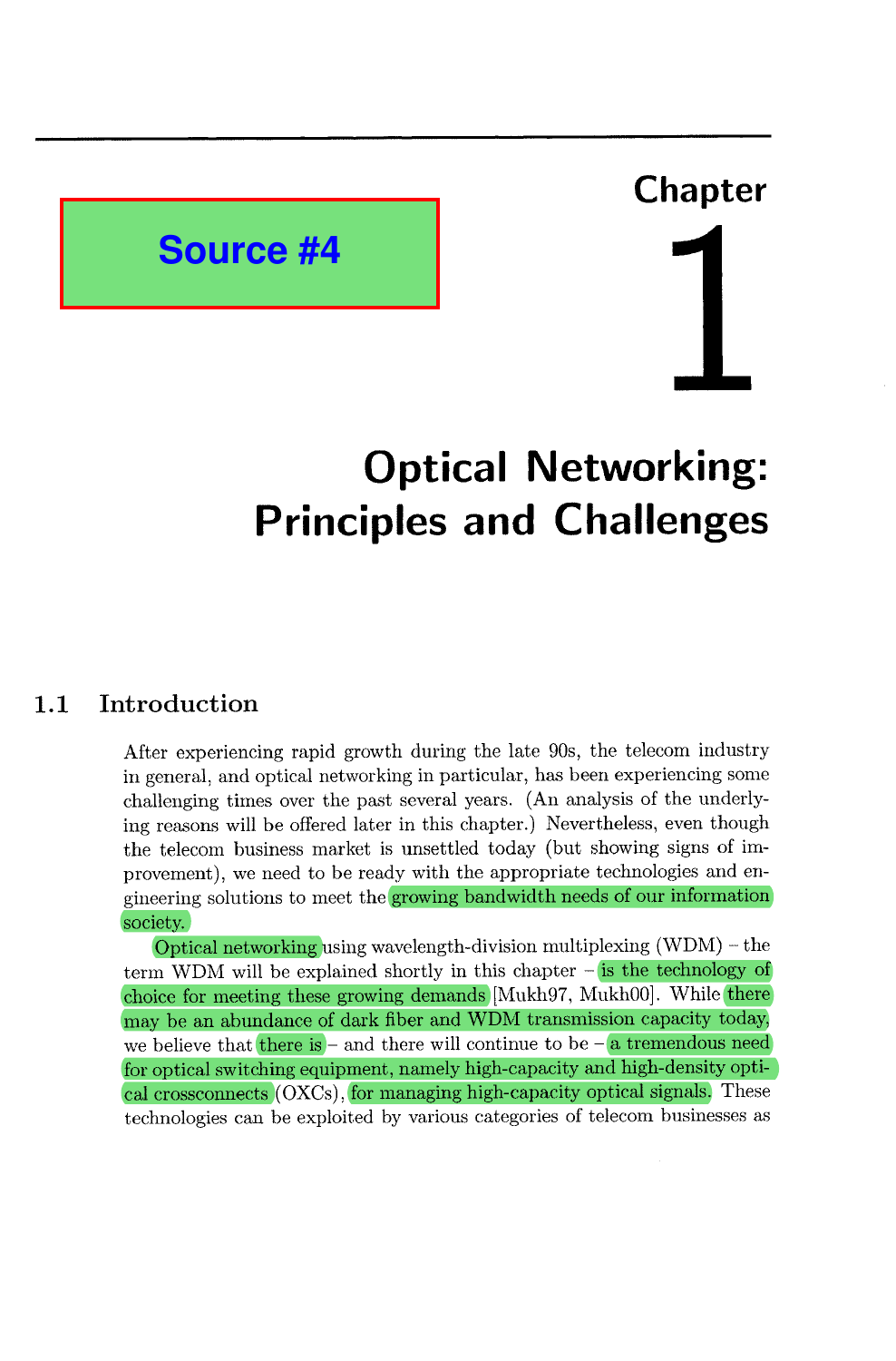outlined later in this chapter.

The rest of this chapter is organized as follows. Section 1.2 provides an overview of telecom networks. Section 1.3 discusses various categories of telecom business models. Section 1.4 makes the case for the important role software plays in bringing cost-effective and intelligent optical networking to the marketplace. Section 1.5 emphasizes the role of cross-layer design, analysis, and thinking for successful deployment of optical networks. Section 1.6 discusses the role of traffic engineering vs. network engineering vs. network planning in our networking investigations. Section 1.7 tries to clarify the question: "What is an Optical Network?" Section 1.8 starts with the basic characteristics of optics which can be exploited for optical networks. Section 1.9 clarifies the terms xDM vs xDMA. Section 1.10 introduces wavelength-division multiplexing (WDM) . Section 1.11 outlines WDM networking evolution. Section 1.12 illustrates some WDM network constructions. Section 1.13 discusses some economic studies indicating the benefits of WDM. Section 1.14 outlines some important research problems and challenges in the WDM networking field today. Section 1.15 concludes this chapter with a "road map" of the rest of the book.

#### $1.2$ **Telecom Network Overview**

Figure 1.1 provides an overview of telecommunication networks. They consist of the access network, the metropolitan-area (or regional) network, and the backbone network.

The access network enables end-users (businesses and residential customers) to get connected to the rest of the network infrastructure. The access network spans a distance of a few kilometers (perhaps up to  $20 \; \text{km}$ ) as some local exchange carriers (LECs) seem to prefer). Our current solutions for access are dial-up modems, higher-speed lines (such as  $T1/E1$ ), digital subscriber line (DSL), and cable modem. However, the access network continues to be a bottleneck, and users require (and are demanding) higher bandwidth to be delivered to their machines. How to provide this high bandwidth in an inexpensive manner is a key R&D priority. Passive optical networks (PONS) based on inexpensive, proven, and ubiquitous Ethernet technology (and referred to as EPON) seem an attractive proposition for this market segment. PON technology in general, and EPON in particular, will be studied in Chapter 5.

The metro-area network typically spans a metropolitan region, cover-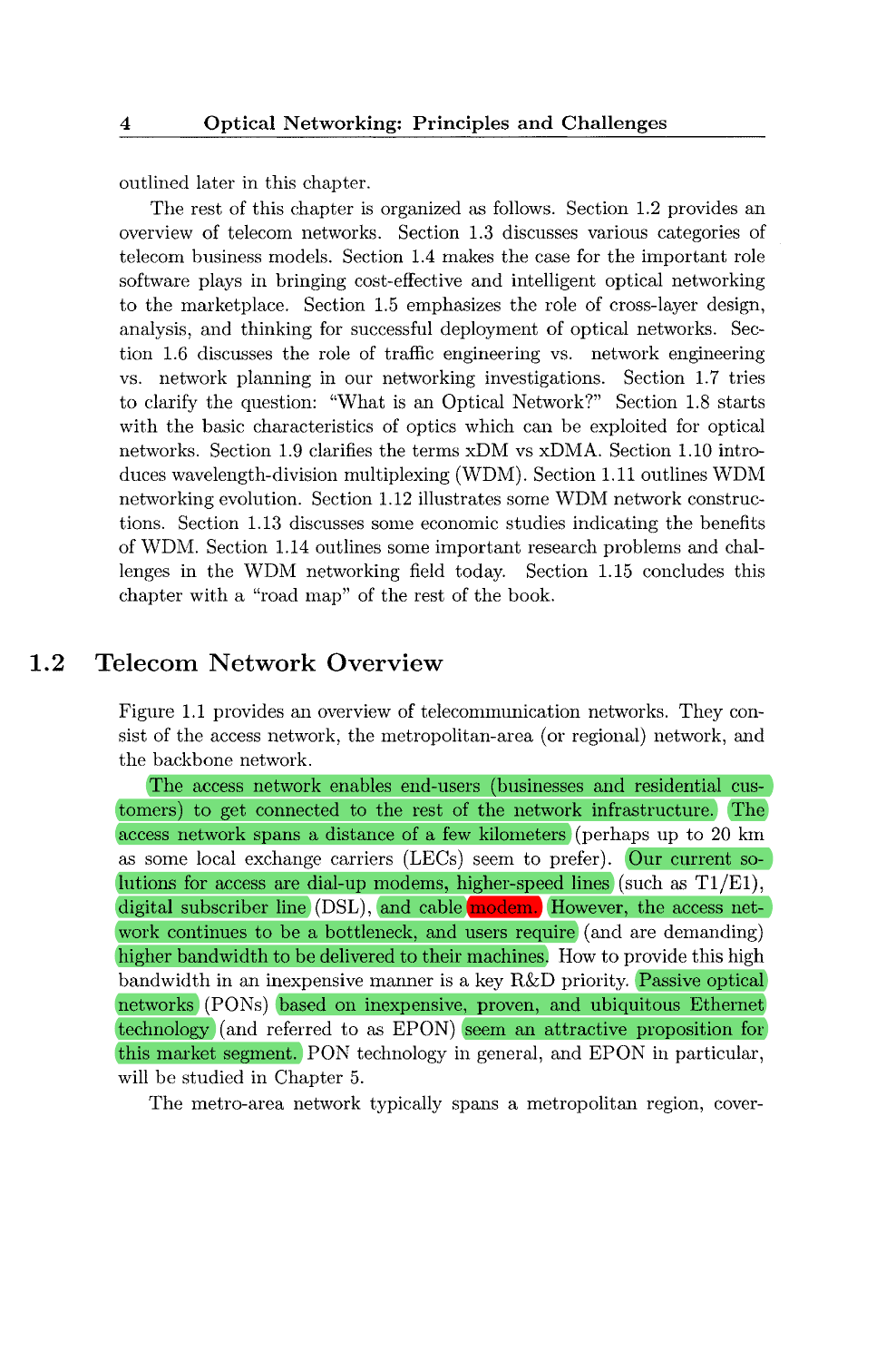# **Chapter**

# **Light-Tree: Optical Multicasting**

#### $12.1$ **Introduction**

This chapter studies architectures and approaches for establishing multicast connections in a WDM mesh network using "light-trees". It also discusses schemes for protecting multicast trees in a mesh network.

Advances in optical WDM networking have made bandwidth-intensive multicast applications such as HDTV, interactive distance learning, live auctions, distributed games, movie broadcasts from studios, etc., widely popular [Pau198, Mi1199, MaZQ98, SuGTOl]. These applications require *point-tomultipoint* (PtMP) connections from a source node to the destination nodes in a network. Multicasting provides an easy means to deliver messages to multiple destinations without requiring too much message replication.

An optical signal passing through an optical wavelength-routing switch (WRS) may be routed from an input fiber to an output fiber without undergoing opto-electronic conversion. As we already know, a *lightpath* is a end-to-end wavelength-routed channel connecting a transmitter at a source node to a receiver at a destination node, which may be used to carry circuitswitched traffic, and it may span multiple fiber links.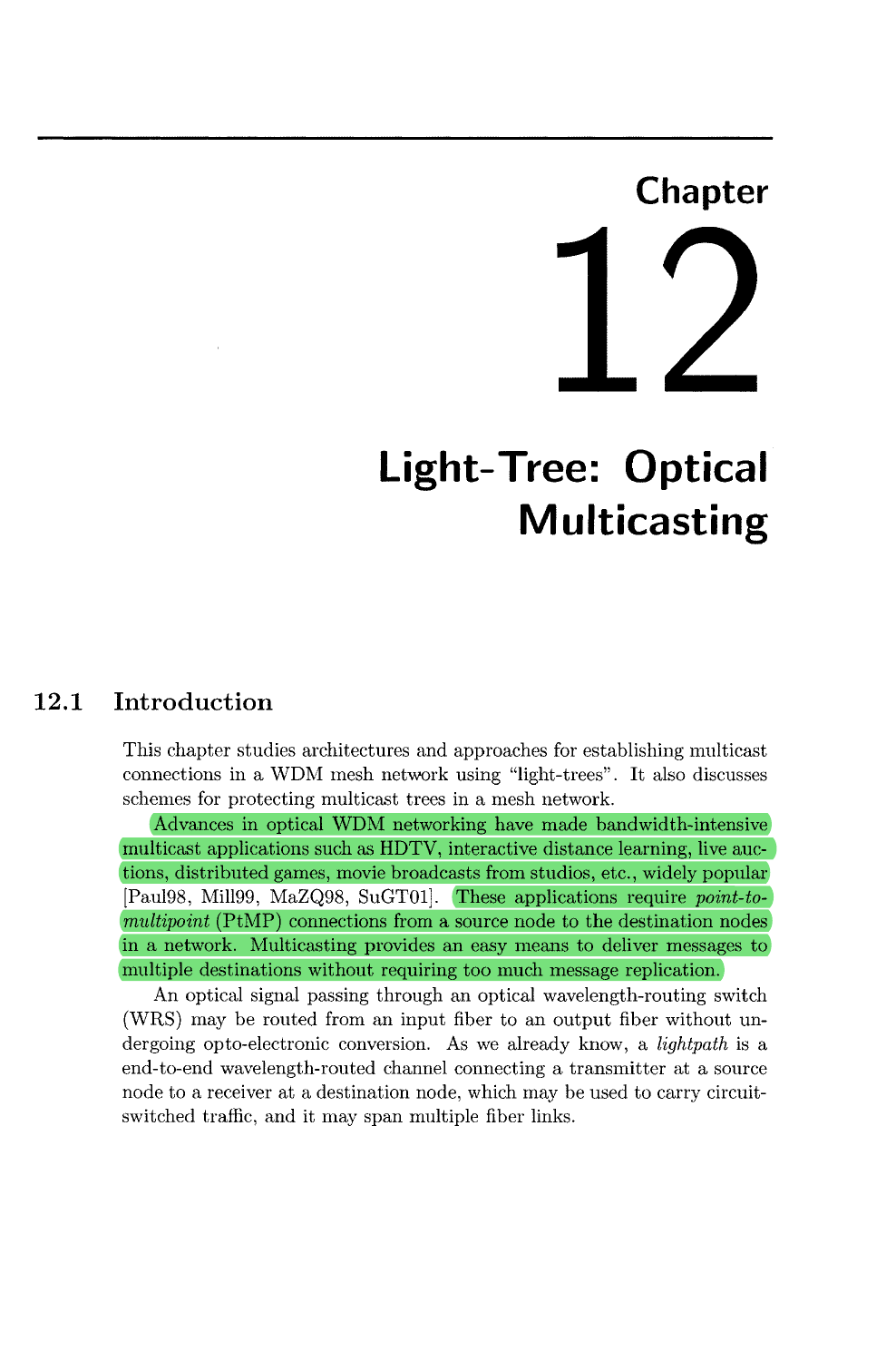connection. The receipt of a signaling message usually triggers some local action, e.g., allocation of time slots or wavelengths when receiving a connection-setup message. Two protocols - resource reservation protocol (RSVP) and constraint-based routing label distribution protocol (CR-LDP) with traffic-engineering (TE) extensions - have been proposed as the standard signaling protocols in the GMPLS control plane. In a heterogeneous WDM network, the route computed for a connection request will be composed of a sequence of intermediate node identifiers as well as link bundle id. Since multiple candidate links may exist in a link bundle, an intermediate node needs to select one for the connection request when it needs to configure the optical crossconnect (OXC) and establish the connection. If the link is a bundled lightpath link, then, based on the available capacity of each lightpath in the bundle and the bandwidth requirement of the request, different linkselection schemes can be used, e.g., random selection, first-fit selection, best-fit selection, etc.

#### **4. Fault management:**

In an optical network, the high capacity of a link has the problem that a link failure can potentially lead to the loss of a large amount of data (and revenue). So, we need to develop appropriate protection and restoration schemes which minimize the data loss when a link failure occurs (see Chapter 11). Relative to the optical layer, upper layers of protocols (such as ATM, IP, and MPLS) have their own procedures to recover from link failures [ADDH94, Huit95, MSOH99]. However, the recovery time for upper layers is significantly larger (on the order of seconds), whereas we prefer that the fault-recovery times at the optical layer should be on the order of milliseconds in order to minimize data losses. Furthermore, it is beneficial to consider fault-recovery mechanisms in the optical layer for the following reasons [Gers98]: (a) the optical layer can efficiently multiplex protection resources (such as spare wavelengths and fibers) among several higher-layer network applications, and (b) survivability at the optical layer provides protection to higher-layer protocols which may not have built-in fault recovery.

Essentially, there are two types of fault-recovery mechanisms [Gers98, Wu92, Wu98 (see also Chapter 11). If backup resources (routes and wavelengths) are pre-computed and reserved in advance, we call it a protection scheme [RaMugga, FCMJ991. Otherwise, when a failure occurs, if another route and a free wavelength have to be discov-